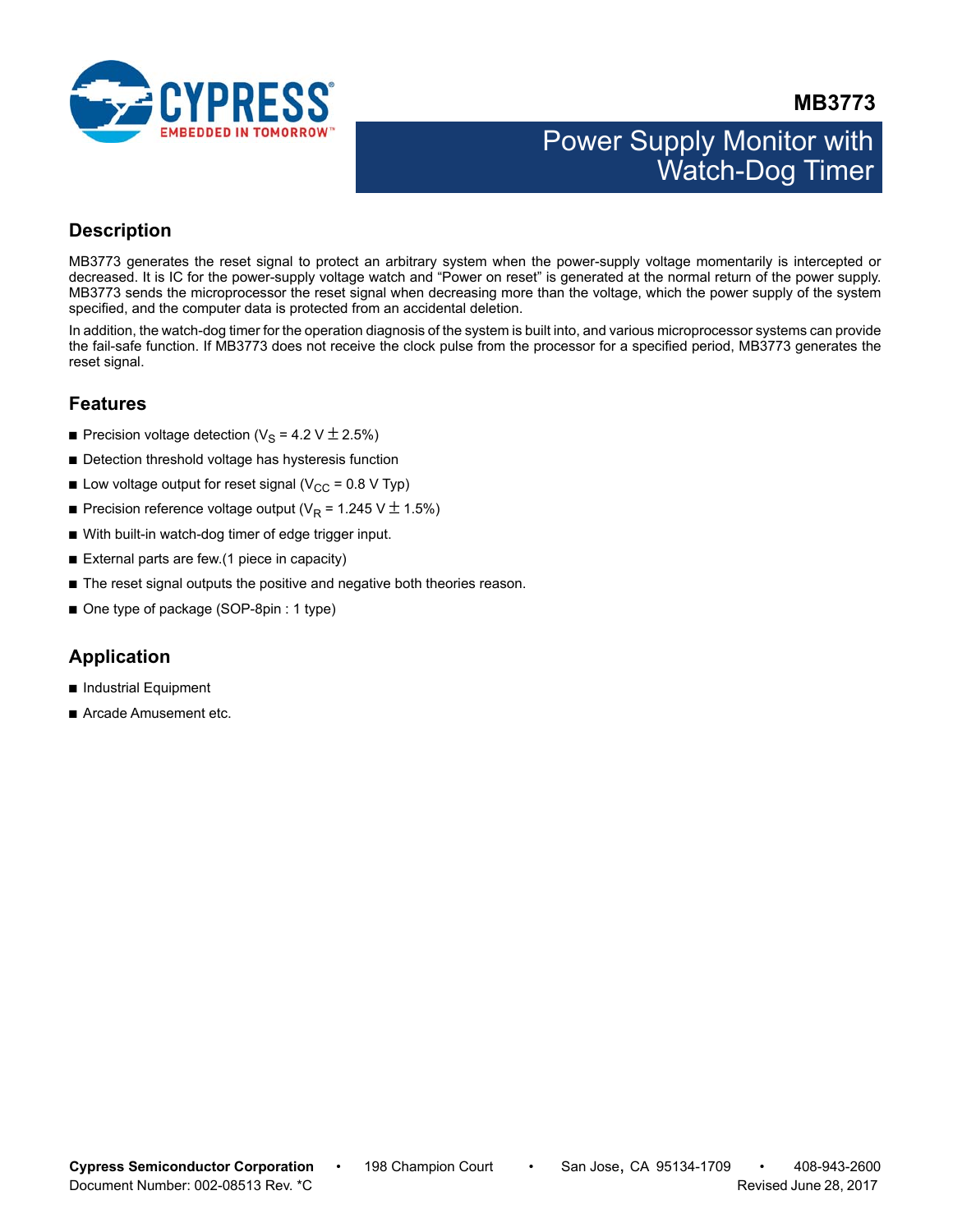

## <span id="page-1-0"></span>**Contents**

| 12. RoHS Compliance Information of Lead (Pb) |  |
|----------------------------------------------|--|
|                                              |  |
|                                              |  |
|                                              |  |
| Sales, Solutions, and Legal Information  28  |  |
|                                              |  |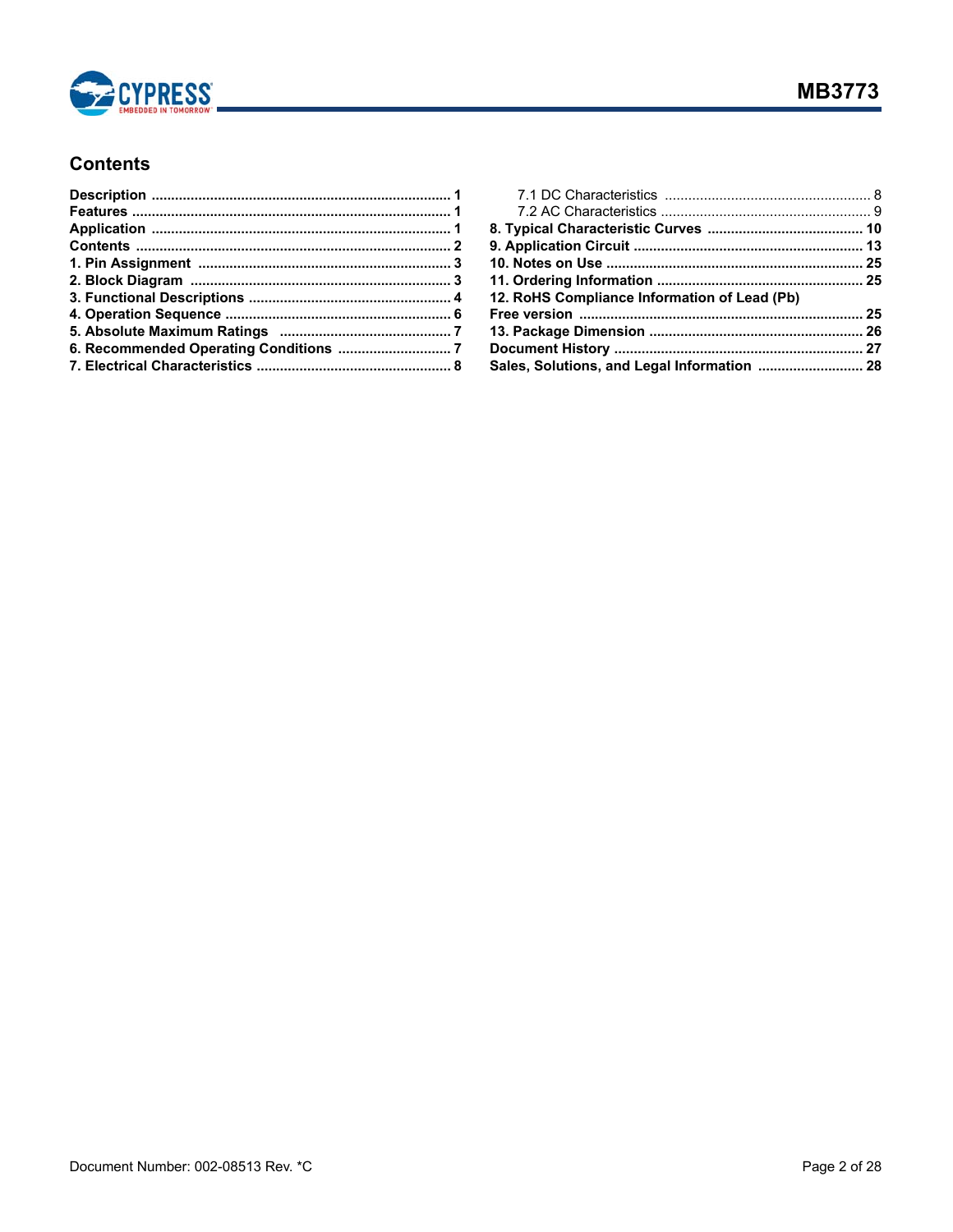

### <span id="page-2-0"></span>**1. Pin Assignment**



## <span id="page-2-1"></span>**2. Block Diagram**

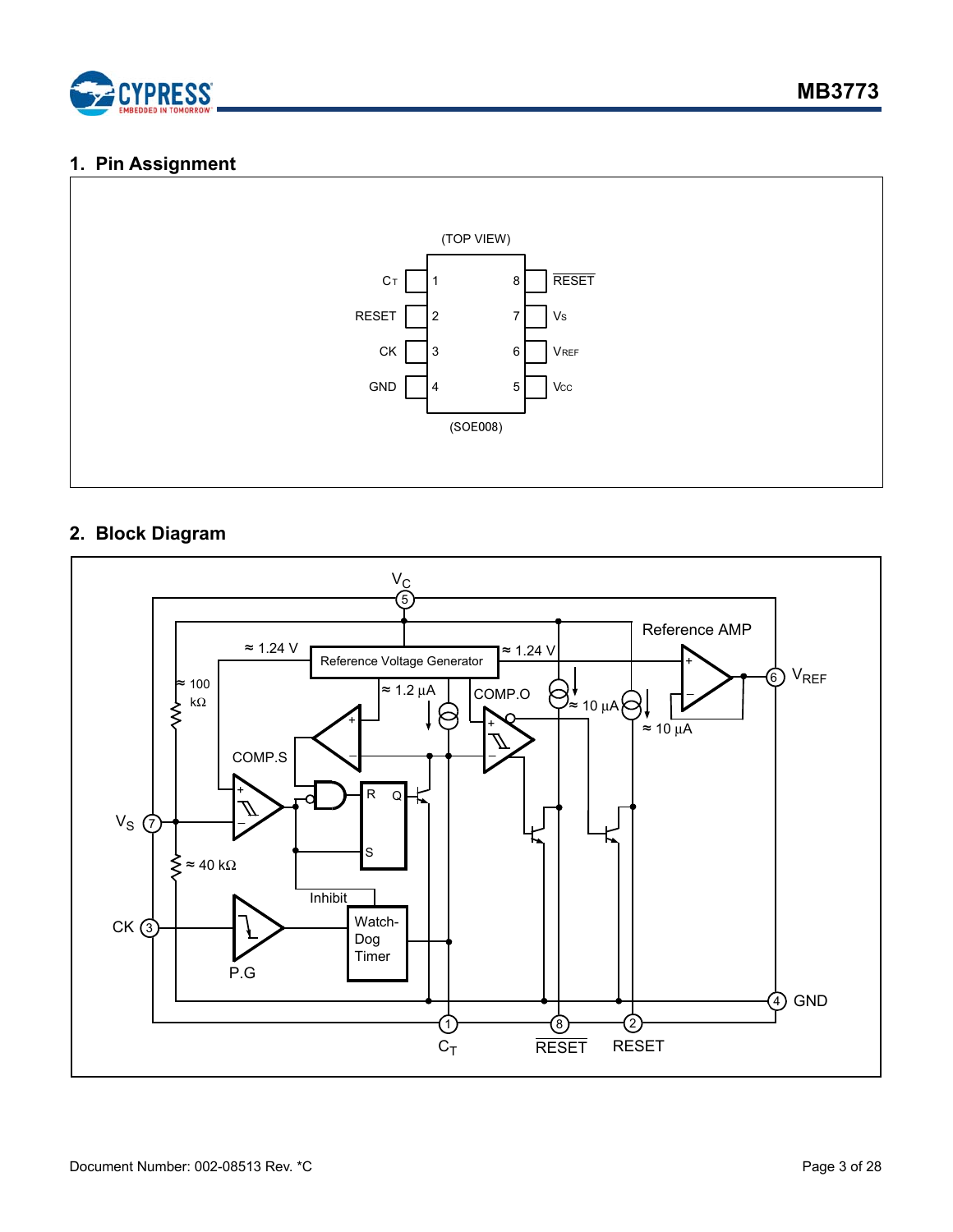

## <span id="page-3-0"></span>**3. Functional Descriptions**

Comp.S is comparator including hysteresis. it compare the reference voltage and the voltage of Vs, so that when the voltage of Vs terminal falls below approximately 1.23 V, reset signal outputs.

Instantaneous breaks or drops in the power can be detected as abnormal conditions by the MB3773 within a 2 μs interval. However because momentary breaks or drops of this duration do not cause problems in actual systems in some cases, a delayed

trigger function can be created by connecting capacitors to the Vs terminal.

Comp.O is comparator for turning on/off the RESET/RESET outputs and, compare the voltage of the  $C_T$  terminal and the threshold voltage. Because the RESET/RESET outputs have built-in pull-up circuit, there is no need to connect to external pull-up resistor when connected to a high impedance load such as CMOS logic IC.

(It corresponds to 500 kΩ at Vcc = 5 V.) when the voltage of the CK terminal changes from the "high" level into the "Low" level, pulse generator is sent to the watch-dog timer by generating the pulse momentarily at the time of drop from the threshold level. When power-supply voltages fall more than detecting voltages, the watch-dog timer becomes an interdiction.

The Reference amplifier is an op-amp to output the reference voltage.

If the comparator is put up outside, two or more power-supply voltage monitor and overvoltage monitor can be done. If it uses a comparator of the open-collector output, and the output of the comparator is connected with the Vs terminal of MB3773 without the pull-up resistor, it is possible to voltage monitor with reset-hold time.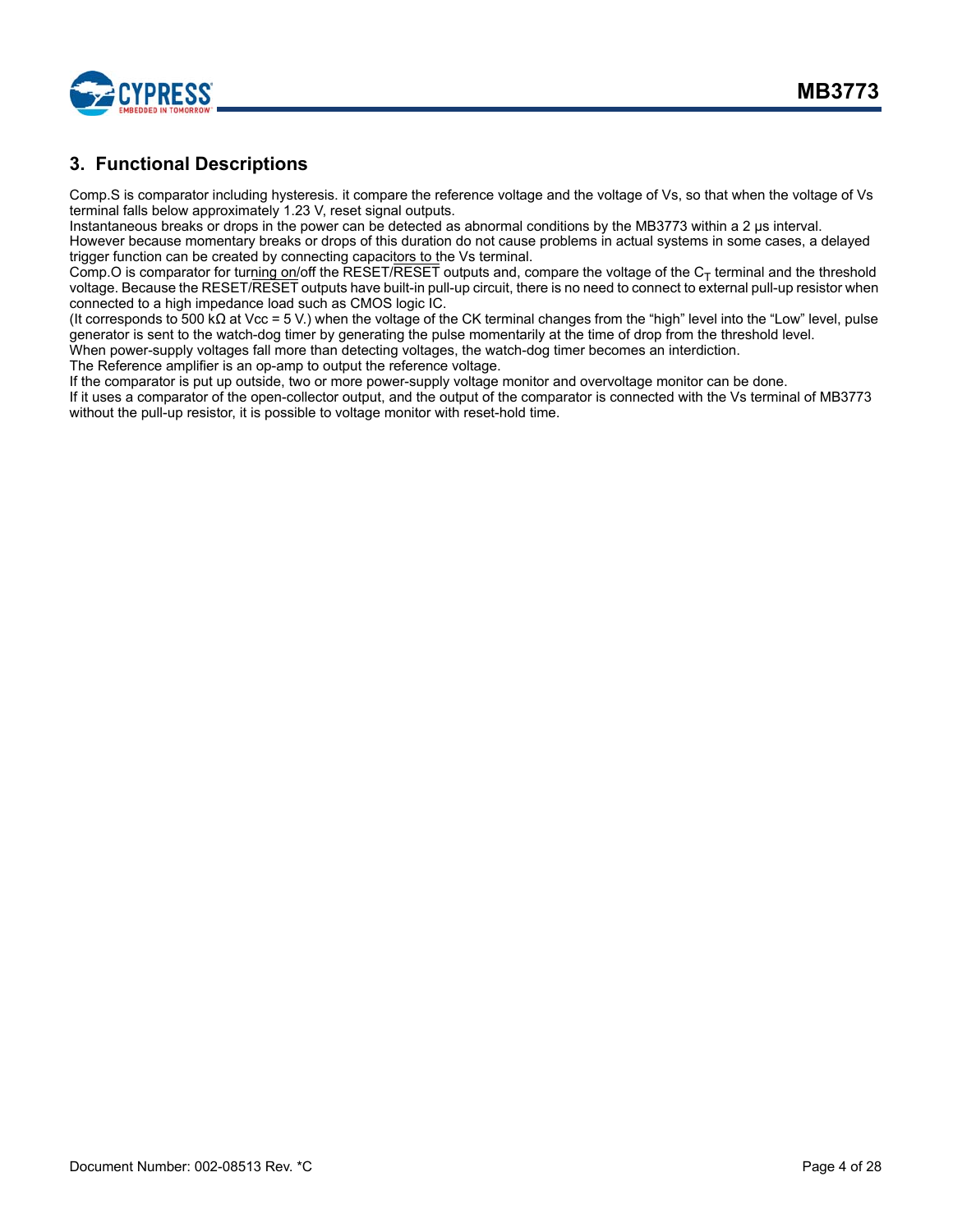

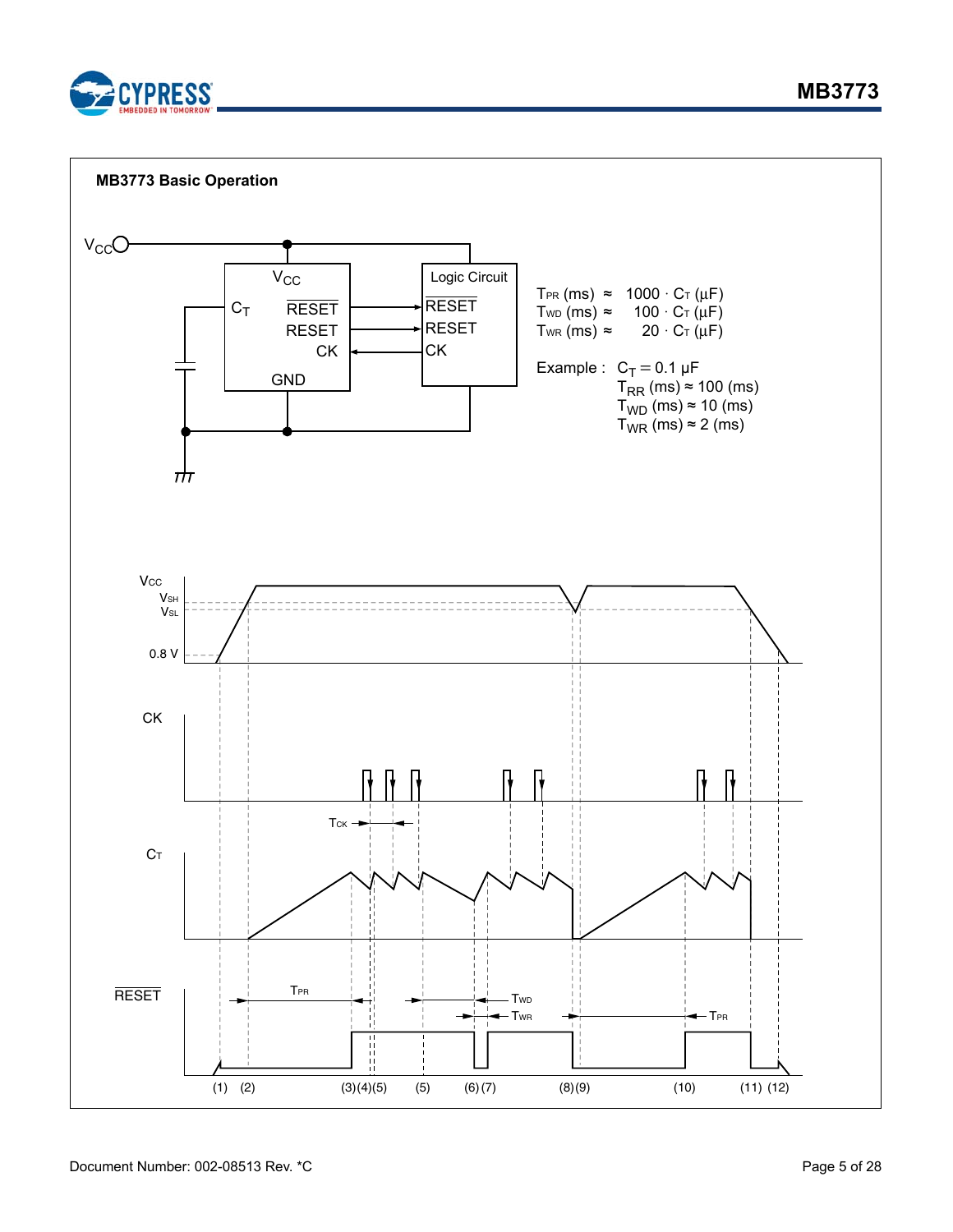

### <span id="page-5-0"></span>**4. Operation Sequence**

- 1. When Vcc rises to about 0.8 V, RESET goes "Low" and RESET goes "High". The pull-up current of approximately 1 μA (Vcc = 0.8 V) is output from RESET.
- 2. When Vcc rises to  $V_{SH}$  (≈ 4.3V), the charge with C<sub>T</sub> starts. At this time, the output is being reset.
- 3. When  $C_T$  begins charging, RESET goes "High" and RESET goes "Low". After  $T_{PR}$  reset of the output is released. Reset hold time:  $T_{PR}$  (ms)  $\approx$  1000 × C<sub>T</sub> ( $\mu$ F) After releasing reset, the discharge of  $C_T$  starts, and watch-dog timer operation starts.  $T_{PR}$  is not influenced by the CK input.
- 4. C changes from the discharge into the charge if the clock (Negative edge) is input to the CK terminal while discharging  $C_T$ .
- 5. C changes from the charge into the discharge when the voltage of  $C_T$  reaches a constant threshold ( $\approx$  1.4 V).
	- 4 and 5 are repeated while a normal clock is input by the logic system.
- 6. When the clock is cut off, gets, and the voltage of C<sub>T</sub> falls on threshold (≈ 0.4 V) of reset on, RESET goes "Low" and RESET goes "High".

Discharge time of  $C_T$  until reset is output:  $T_{WD}$  is watch-dog timer monitoring time.  $T_{WD}$  (ms) ≈ 100 ×  $C_T$  (µF)

Because the charging time of  $C_T$  is added at accurate time from stop of the clock and getting to the output of reset of the clock,  $T_{WD}$  becomes maximum  $T_{WD} + T_{WR}$  by minimum  $T_{WD}$ .

7. Reset time in operating watch-dog timer:  $T_{WR}$  is charging time where the voltage of  $C_T$  goes up to off

threshold ( $\approx$  1.4 V) for reset.  $T_{WR}$  (ms)  $\approx$  20  $\times$  C<sub>T</sub> (µF)

Reset of the output is released after C<sub>T</sub> reaches an off threshold for reset, and C<sub>T</sub> starts the discharge, after that if the clock is normally input, operation repeats 4 and 5, when the clock is cut off, operationrepeats 6 and 7.

- 8. When Vcc falls on  $V_{SI} \approx 4.2$  V), reset is output. C<sub>T</sub> is rapidly discharged of at the same time.
- 9. When Vcc goes up to  $V_{\text{SH}}$ , the charge with  $C_T$  is started. When Vcc is momentarily low, After falling  $V_{SI}$  or less Vcc, the time to going up is the standard value of the Vcc input pulse width in  $V_{SH}$  or more. After the charge of  $C_T$  is discharged, the charge is started if it is  $T_{PI}$  or more.
- 10. Reset of the output is released after T<sub>PR</sub>, after Vcc becomes V<sub>SH</sub> or more, and the watch-dog timer starts. After that, when Vcc becomes  $V_{SI}$  or less, 8 to 10 is repeated.
- 11. While power supply is off, when Vcc becomes  $V_{SL}$  or less, reset is output.
- 12.The reset output is maintained until Vcc becomes 0.8 V when Vcc falls on 0 V.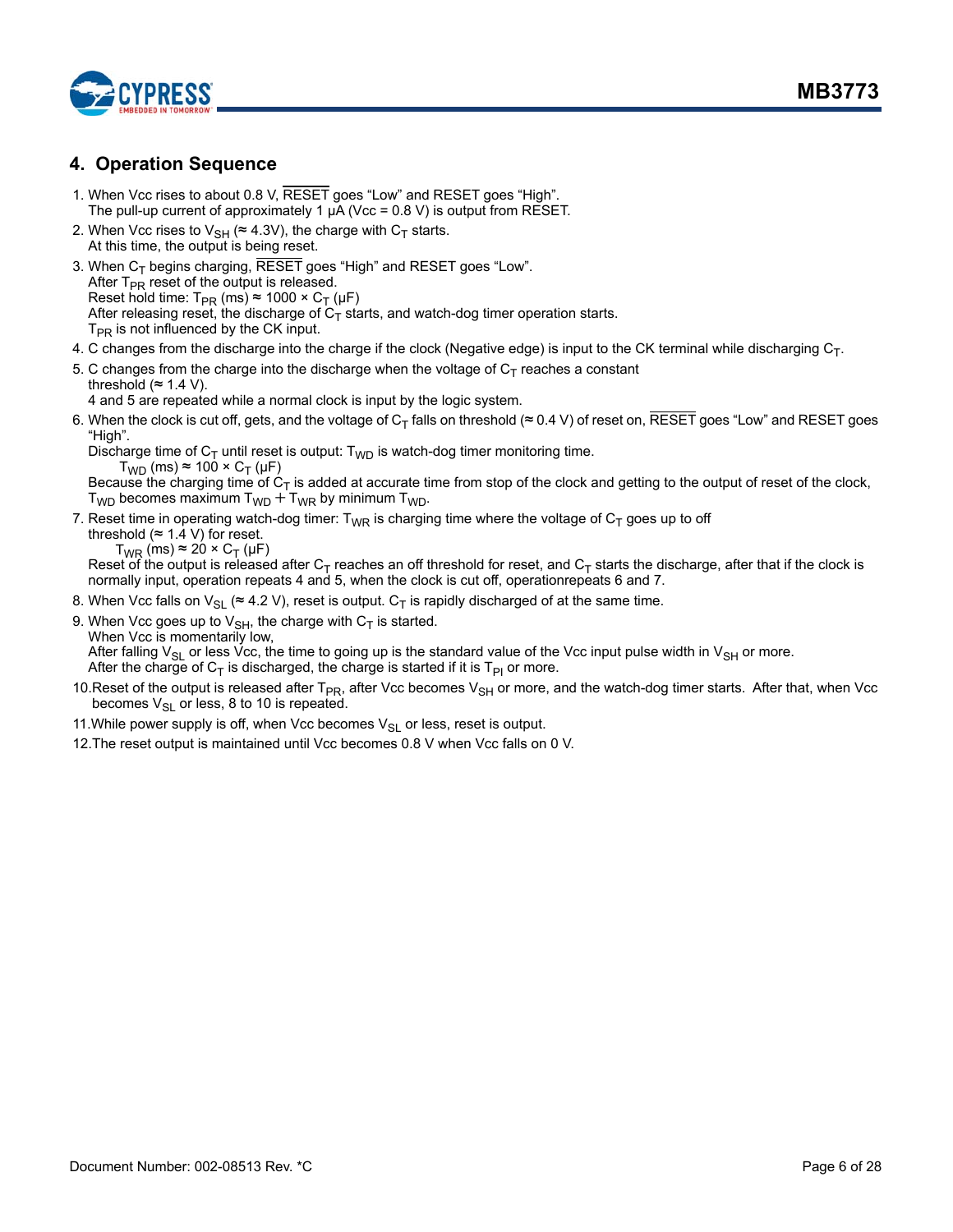

## <span id="page-6-0"></span>**5. Absolute Maximum Ratings**

| <b>Parameter</b>                    |                             | Rating | <b>Unit</b>                  |    |
|-------------------------------------|-----------------------------|--------|------------------------------|----|
|                                     | Symbol                      | Min    | Max                          |    |
| Supply voltage                      | $V_{\rm CC}$                | $-0.3$ | $+18$                        | V  |
| Input voltage                       | $V_S$                       | $-0.3$ | $V_{CC}$ + 0.3 ( $\leq$ +18) | v  |
|                                     | $V_{CK}$                    | $-0.3$ | $+18$                        | V  |
| RESET, RESET Supply voltage         | $V_{OH}$                    | $-0.3$ | $V_{CC}$ + 0.3 ( $\leq$ +18) | V  |
| Power dissipation (Ta $\leq$ +85°C) | $P_D$                       |        | 200                          | mW |
| Storage temperature                 | $\mathsf{T}_{\textsf{STG}}$ | - 55   | $+125$                       | °C |

WARNING: Semiconductor devices can be permanently damaged by application of stress (voltage, current, temperature, etc.) in excess of absolute maximum ratings. Do not exceed these ratings.

### <span id="page-6-1"></span>**6. Recommended Operating Conditions**

| <b>Parameter</b>              | Symbol              | Value      | Unit       |             |
|-------------------------------|---------------------|------------|------------|-------------|
|                               |                     | <b>Min</b> | <b>Max</b> |             |
| Supply voltage                | $V_{\rm CC}$        | $+3.5$     | $+16$      | $\vee$      |
| RESET, RESET sink current     | $I_{OL}$            | 0          | 20         | mA          |
| VREF output current           | $I_{OUT}$           | $-200$     | + 5        | μA          |
| Watch clock setting time      | t <sub>WD</sub>     | 0.1        | 1000       | ms          |
| CK Rising/falling time        | $t_{FC}$ , $t_{RC}$ |            | 100        | μs          |
| Terminal capacitance          | $C_T$               | 0.001      | 10         | μF          |
| Operating ambient temperature | Та                  | $-40$      | $+85$      | $^{\circ}C$ |

WARNING: The recommended operating conditions are required in order to ensure the normal operation of the semiconductor device.All of the device's electrical characteristics are warranted when the device is operated within these ranges.

Always use semiconductor devices within their recommended operating condition ranges. Operation outside these ranges may adversely affect reliability and could result in device failure.

No warranty is made with respect to uses, operating conditions, or combinations not represented on the data sheet. Users considering application outside the listed conditions are advised to contact their Cypress representatives beforehand.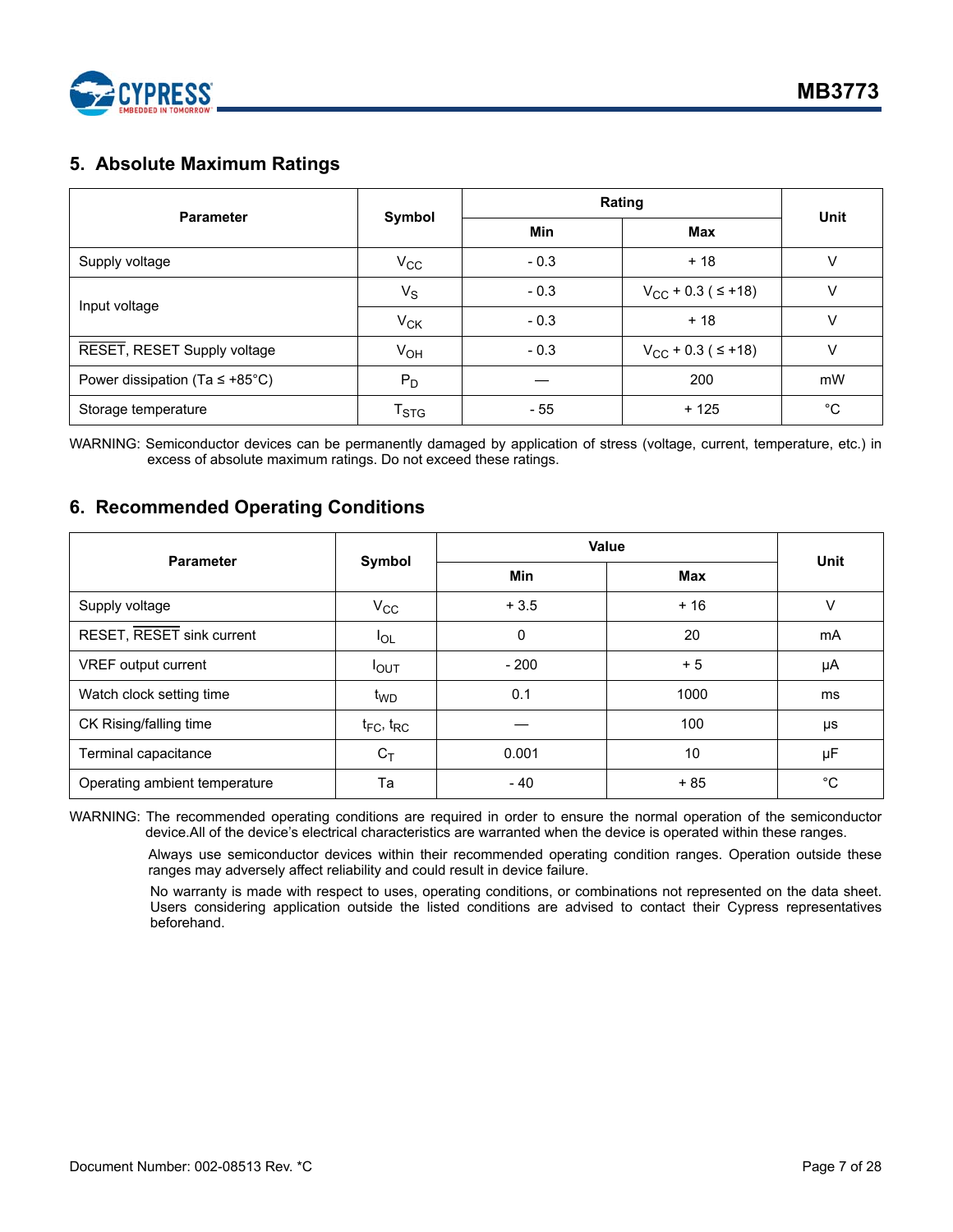

## <span id="page-7-0"></span>**7. Electrical Characteristics**

### <span id="page-7-1"></span>**7.1 DC Characteristics**

|                                                 |                            |                                                                                              |                          |             | $(V_{CC} = 5 V, Ta = + 25°C)$ |         |  |
|-------------------------------------------------|----------------------------|----------------------------------------------------------------------------------------------|--------------------------|-------------|-------------------------------|---------|--|
|                                                 |                            |                                                                                              |                          | <b>Unit</b> |                               |         |  |
| <b>Parameter</b>                                | Symbol                     | <b>Condition</b>                                                                             | Min                      | <b>Typ</b>  | Max                           |         |  |
| Supply current                                  | $I_{\rm CC}$               | Watch-dog timer operating                                                                    |                          | 600         | 900                           | μA      |  |
|                                                 |                            | $V_{\rm CC}$                                                                                 | 4.10                     | 4.20        | 4.30                          |         |  |
|                                                 | $V_{SL}$                   | Ta = $-40^{\circ}$ C to + 85 $^{\circ}$ C                                                    | 4.05                     | 4.20        | 4.35                          | $\vee$  |  |
| Detection voltage                               |                            | $V_{CC}$                                                                                     | 4.20                     | 4.30        | 4.40                          |         |  |
|                                                 | $V_{\sf SH}$               | Ta = $-40^{\circ}$ C to + 85 $^{\circ}$ C                                                    | 4.15                     | 4.30        | 4.45                          |         |  |
| Hysteresis width                                | <b>V<sub>HYS</sub></b>     | $V_{CC}$                                                                                     | 50                       | 100         | 150                           | mV      |  |
| Reference voltage                               | $V_{REF}$                  |                                                                                              | 1.227                    | 1.245       | 1.263                         | $\vee$  |  |
|                                                 |                            | Ta = $-40^{\circ}$ C to + 85 $^{\circ}$ C                                                    | 1.215                    | 1.245       | 1.275                         |         |  |
| Reference voltage change rate                   | $\Delta V_{REF1}$          | $V_{CC}$ = 3.5 V to 16 V                                                                     |                          | 3           | 10                            | mV      |  |
| Reference voltage output<br>loading change rate | $\Delta\rm{V}_{\rm{REF2}}$ | $I_{\text{OUT}}$ = - 200 µA to + 5 µA                                                        | - 5                      |             | $+5$                          | mV      |  |
| CK threshold voltage                            | V <sub>TH</sub>            | Ta = $-40^{\circ}$ C to + 85 $^{\circ}$ C                                                    | 0.8                      | 1.25        | 2.0                           | V       |  |
| CK input current                                | ŀщ                         | $V_{CK}$ = 5.0 V                                                                             |                          | 0           | 1.0                           | μA      |  |
|                                                 | I <sub>IL</sub>            | $V_{CK}$ = 0.0 V                                                                             | $-1.0$                   | $-0.1$      | —                             |         |  |
| $C_T$ discharge current                         | I <sub>CTD</sub>           | Watch-dog timer operating<br>$V_{CT}$ = 1.0 V                                                | 7                        | 10          | 14                            | μA      |  |
| High level output voltage                       | V <sub>OH1</sub>           | $V_S$ open, $I_{\overline{RESET}}$ = - 5 µA                                                  | 4.5                      | 4.9         | $\overline{\phantom{0}}$      | $\vee$  |  |
|                                                 | V <sub>OH2</sub>           | $V_S = 0 V$ , $I_{RESET} = -5 \mu A$                                                         | 4.5                      | 4.9         |                               |         |  |
|                                                 | $V_{OL1}$                  | $V_S = 0 V$ , $I_{RESET} = 3 mA$                                                             | —                        | 0.2         | 0.4                           |         |  |
| Output saturation voltage                       | $V_{OL2}$                  | $V_S = 0 V$ , $I_{RESET} = 10 mA$                                                            | $\overline{\phantom{0}}$ | 0.3         | 0.5                           | V       |  |
|                                                 | V <sub>OL3</sub>           | $V_S$ open, $I_{RESET} = 3$ mA                                                               |                          | 0.2<br>0.4  |                               |         |  |
|                                                 | $V_{OL4}$                  | $V_S$ open, $I_{RESET}$ = 10 mA                                                              |                          | 0.3         | 0.5                           |         |  |
| Output sink current                             | $I_{OL1}$                  | $V_S = 0 V$ , $V_{RESET} = 1.0 V$                                                            | 20                       | 60          |                               | mA      |  |
|                                                 | I <sub>OL2</sub>           | $V_S$ open, $V_{RESET}$ = 1.0 V                                                              | 20                       | 60          |                               |         |  |
| $C_T$ charge current                            | $I_{CTU}$                  | Power on reset operating<br>$V_{CT}$ = 1.0 V                                                 | 0.5                      | 1.2         | 2.5                           | μA      |  |
| Min supply voltage for RESET                    | $V_{CCL1}$                 | $V_{\overline{\text{RESET}}}$ = 0.4 V,<br>$I_{\overline{\text{RESET}}}$ = 0.2 mA             |                          | 0.8         | $1.2$                         | $\vee$  |  |
| Min supply voltage for RESET                    | $V_{CCL2}$                 | $V_{\text{RESET}} = V_{\text{CC}} - 0.1 V$ ,<br>$R_1$ (between pin 2 and GND) = 1 M $\Omega$ |                          | 0.8         | $1.2$                         | $\sf V$ |  |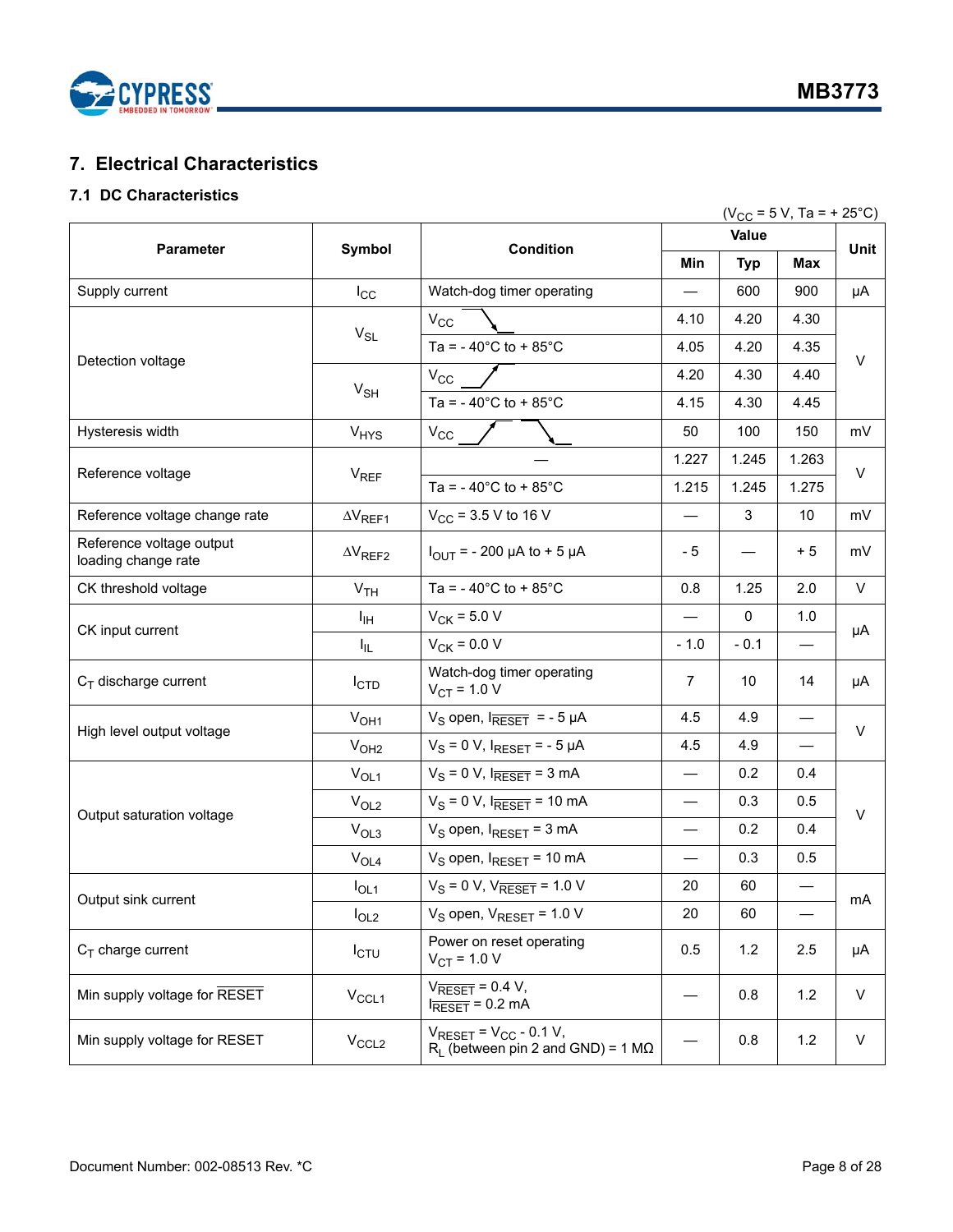

#### <span id="page-8-0"></span>**7.2 AC Characteristics**

|                               |                             |                                                                                          |     | $(V_{CC} = 5 V, Ta = + 25°C)$ |     |      |
|-------------------------------|-----------------------------|------------------------------------------------------------------------------------------|-----|-------------------------------|-----|------|
|                               |                             | Value                                                                                    |     |                               |     |      |
| <b>Parameter</b>              | Symbol                      | <b>Condition</b>                                                                         | Min | <b>Typ</b>                    | Max | Unit |
| $V_{CC}$ input pulse width    | $T_{\text{PI}}$             | $V_{\text{CC 4V}}$ = $\frac{5V - 2V_{\text{CC 4V}}}{V_{\text{CC 4V}} - 2V_{\text{CV}}}}$ | 8.0 |                               |     | μs   |
| CK input pulse width          | $T_{CKW}$                   | СK<br>or                                                                                 | 3.0 |                               |     | μs   |
| CK input frequency            | $T_{CK}$                    |                                                                                          | 20  |                               |     | μs   |
| Watch-dog timer watching time | T <sub>WD</sub>             | $C_T = 0.1 \mu F$                                                                        | 5   | 10                            | 15  | ms   |
| Watch-dog timer reset time    | $T_{WR}$                    | $C_T = 0.1 \mu F$                                                                        | 1   | $\overline{2}$                | 3   | ms   |
| Rising reset hold time        | $\mathsf{T}_{\mathsf{PR}}$  | $C_T = 0.1 \,\mu F, V_{CC}$                                                              | 50  | 100                           | 150 | ms   |
| Output propagation            | $\mathsf{T}_{\mathsf{PD1}}$ | RESET, $R_1 = 2.2 k\Omega$ ,<br>$C_1 = 100 pF$                                           |     | $\overline{2}$                | 10  |      |
| delay time from VCC           | T <sub>PD2</sub>            | RESET, $R_1 = 2.2 k\Omega$ ,<br>$C_1$ = 100 pF                                           |     | 3                             | 10  | μs   |
| Output rising time*           | $t_{\mathsf{R}}$            | $R_1 = 2.2 k\Omega$ ,<br>$C_1 = 100 pF$                                                  |     | 1.0                           | 1.5 |      |
| Output falling time*          | $t_F$                       | $R_1 = 2.2 k\Omega$ ,<br>$C_1 = 100 pF$                                                  |     | 0.1                           | 0.5 | μs   |

\* : Output rising/falling time are measured at 10 % to 90 % of voltage.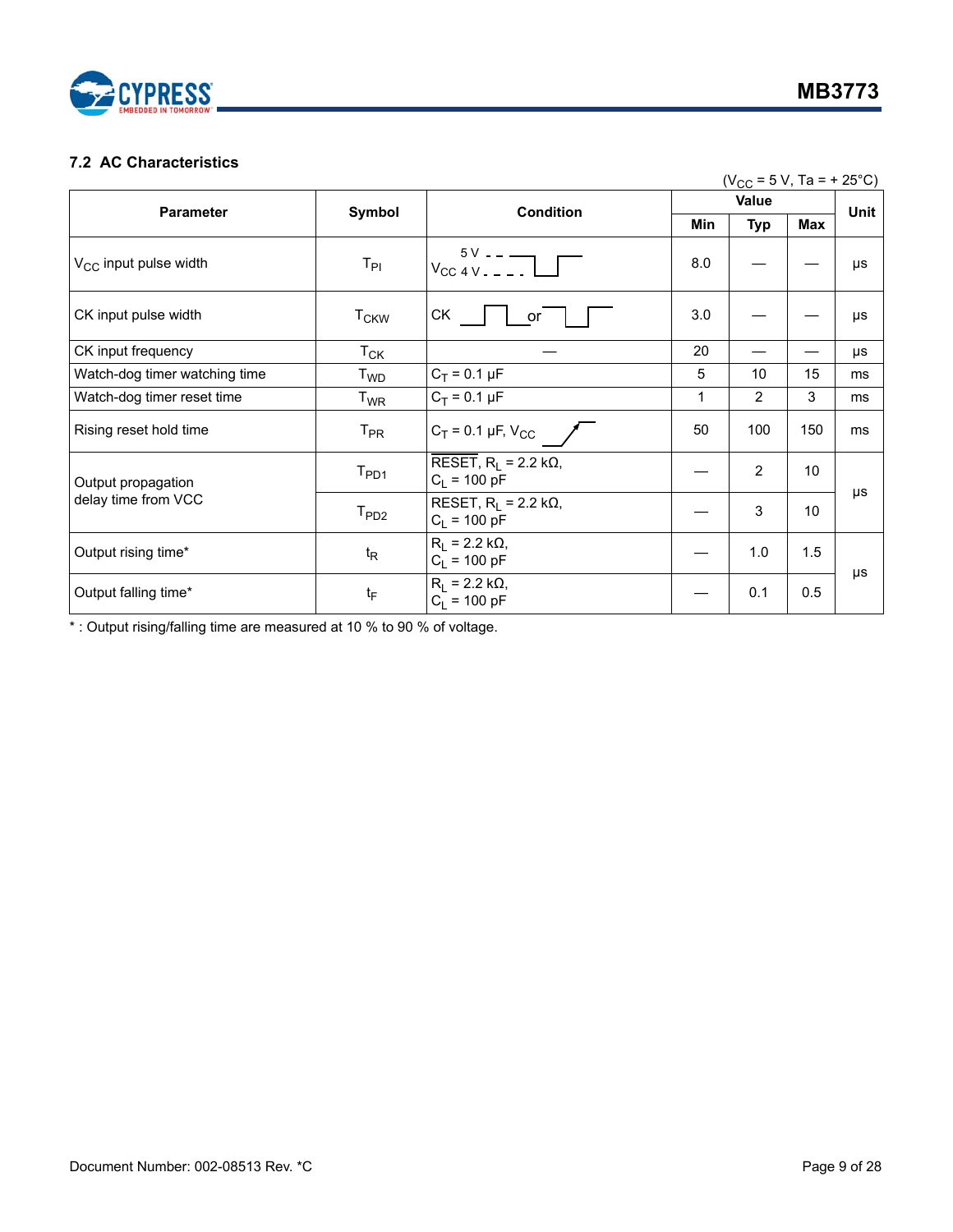

### <span id="page-9-0"></span>**8. Typical Characteristic Curves**

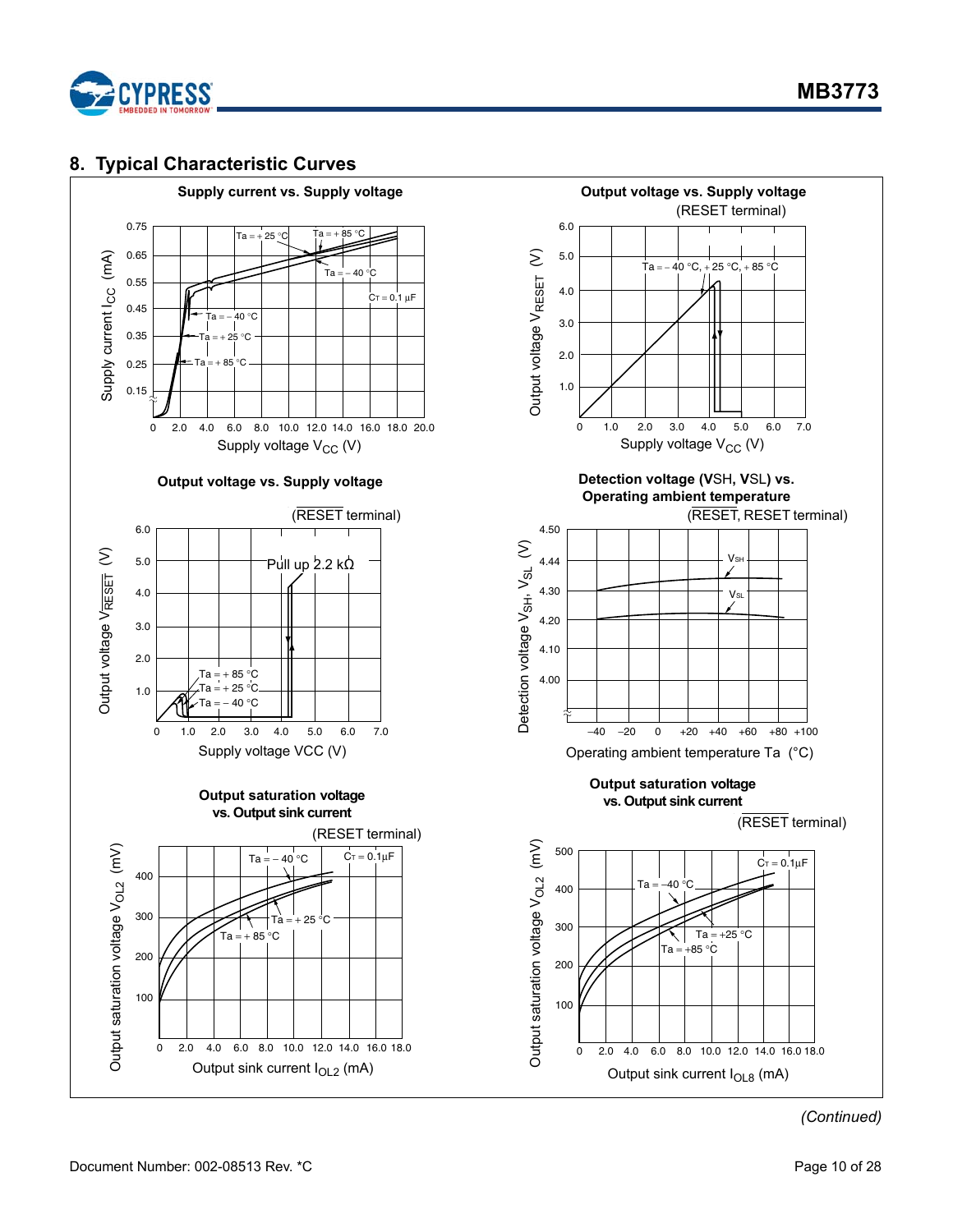



Document Number: 002-08513 Rev. \*C example 20 and the control of 28 and 28 and 28 and 28 and 28 and 28 and 28 and 28 and 28 and 28 and 28 and 28 and 28 and 28 and 28 and 28 and 29 and 29 and 29 and 29 and 29 and 29 and 29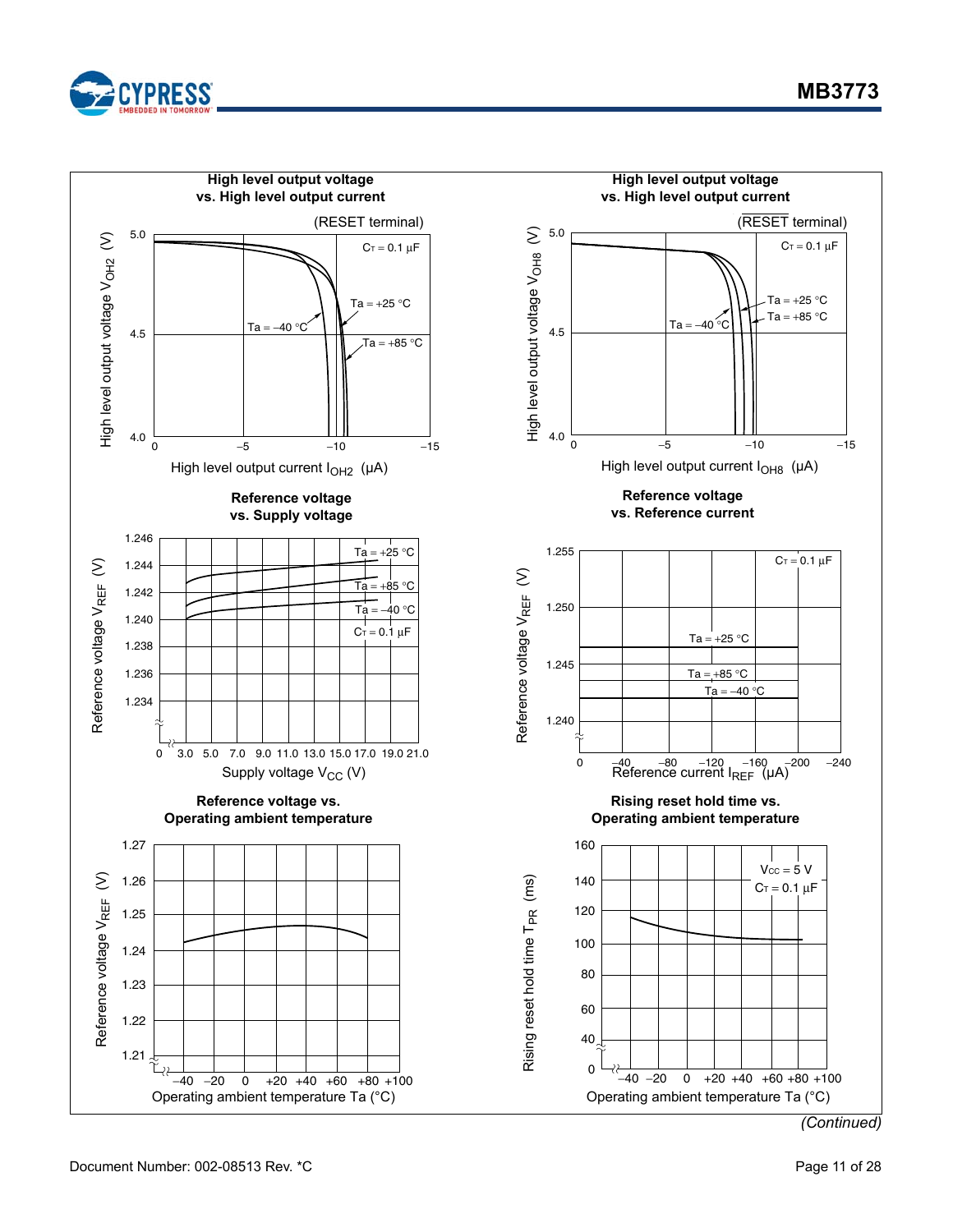

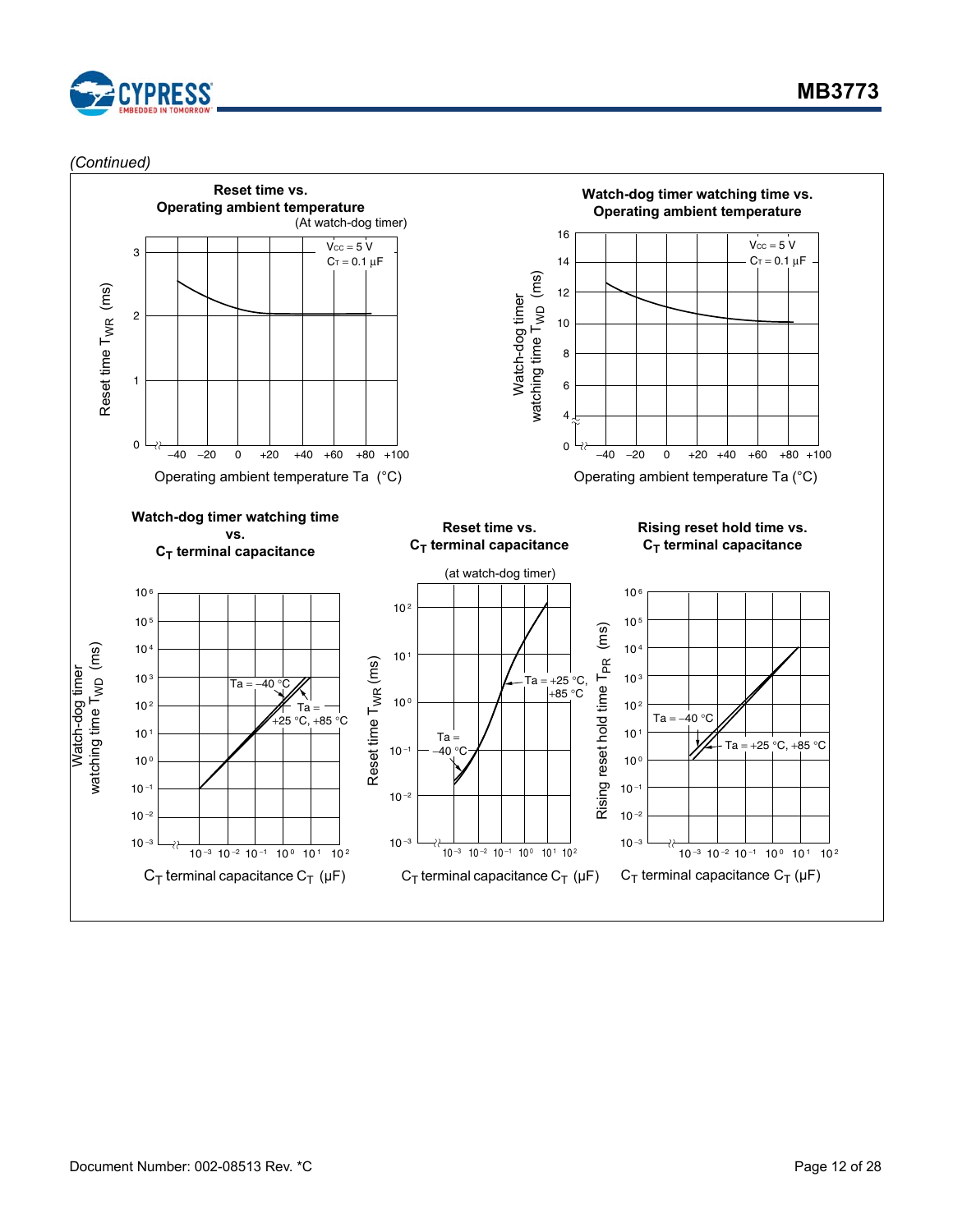

### <span id="page-12-0"></span>**9. Application Circuit**

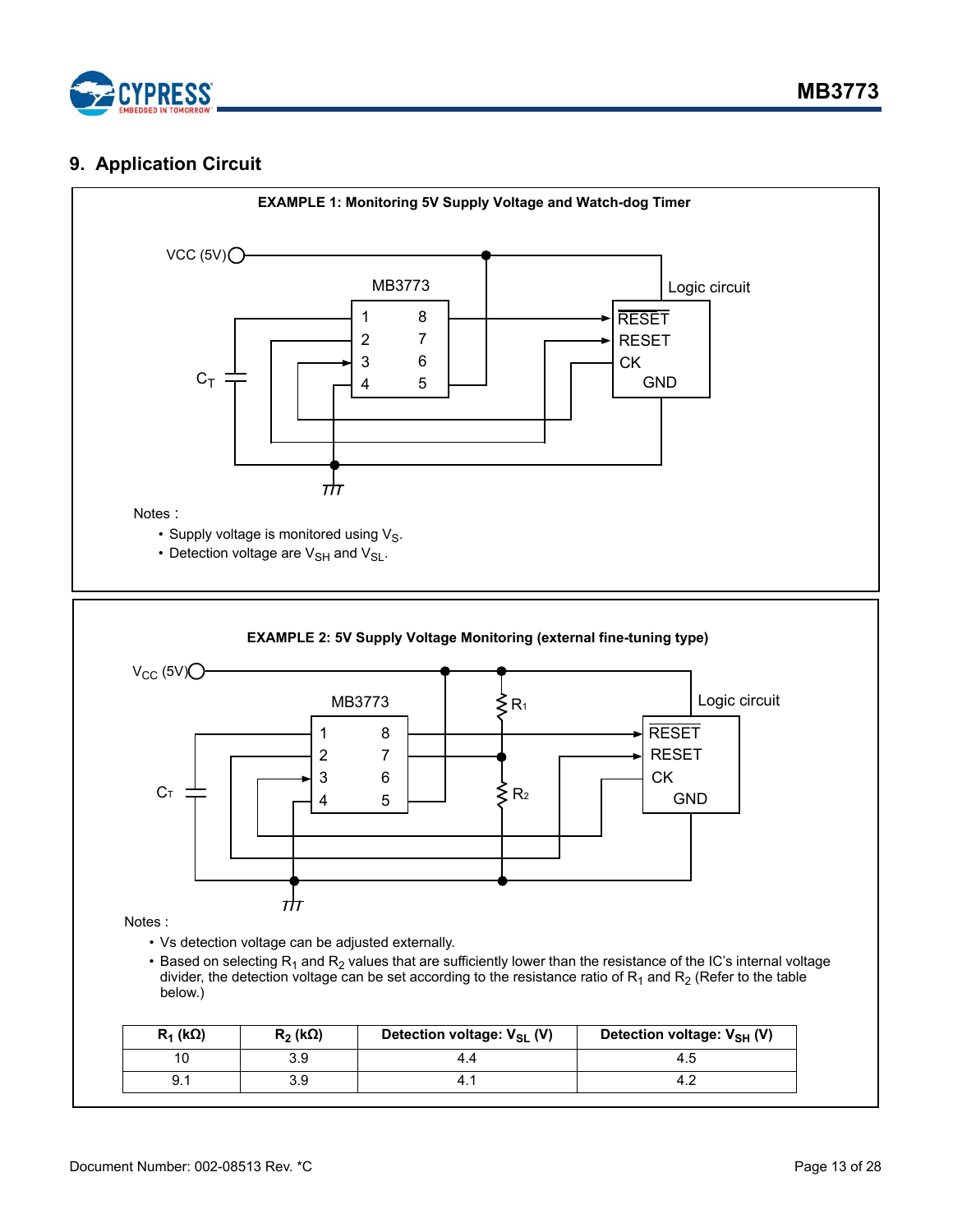

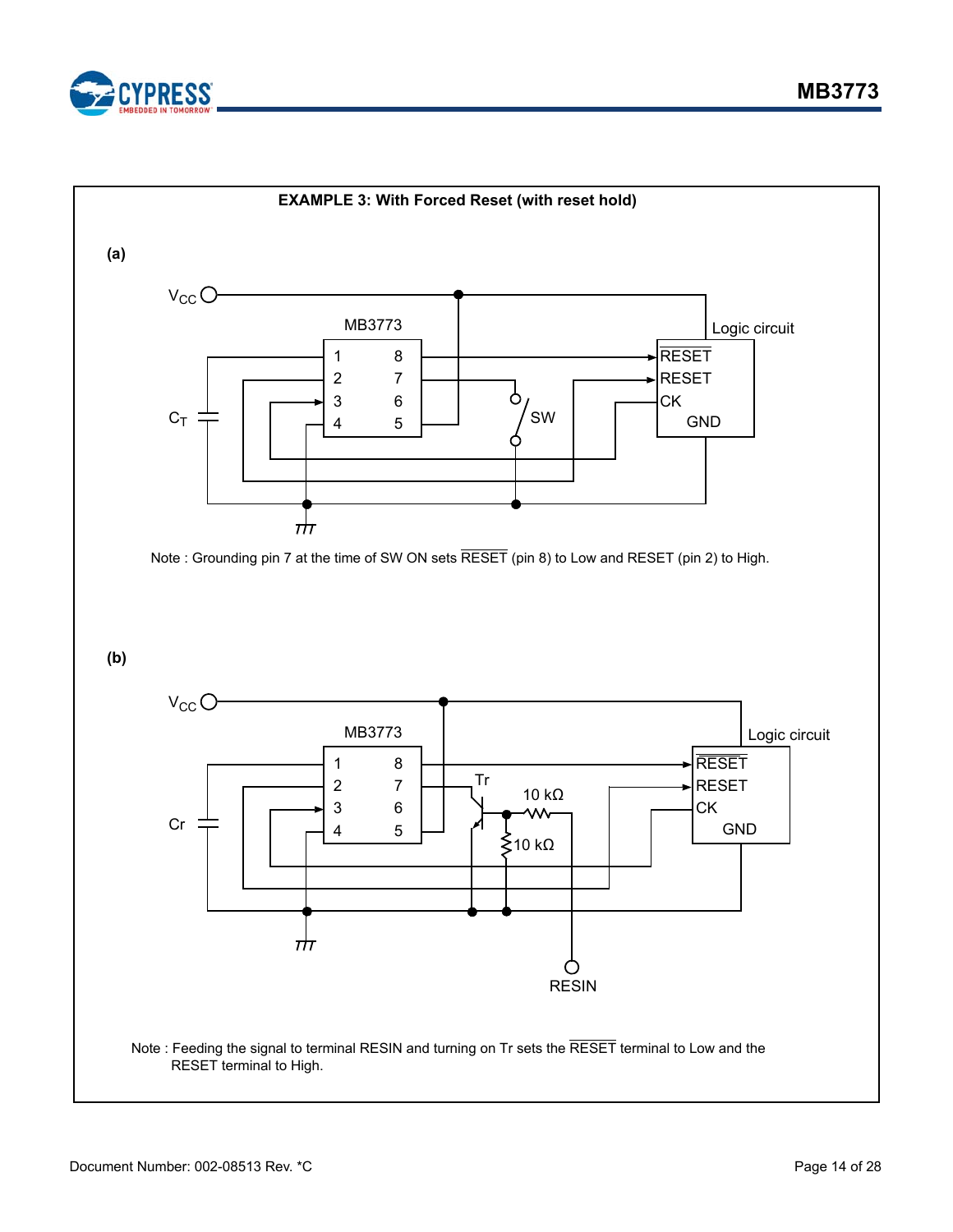

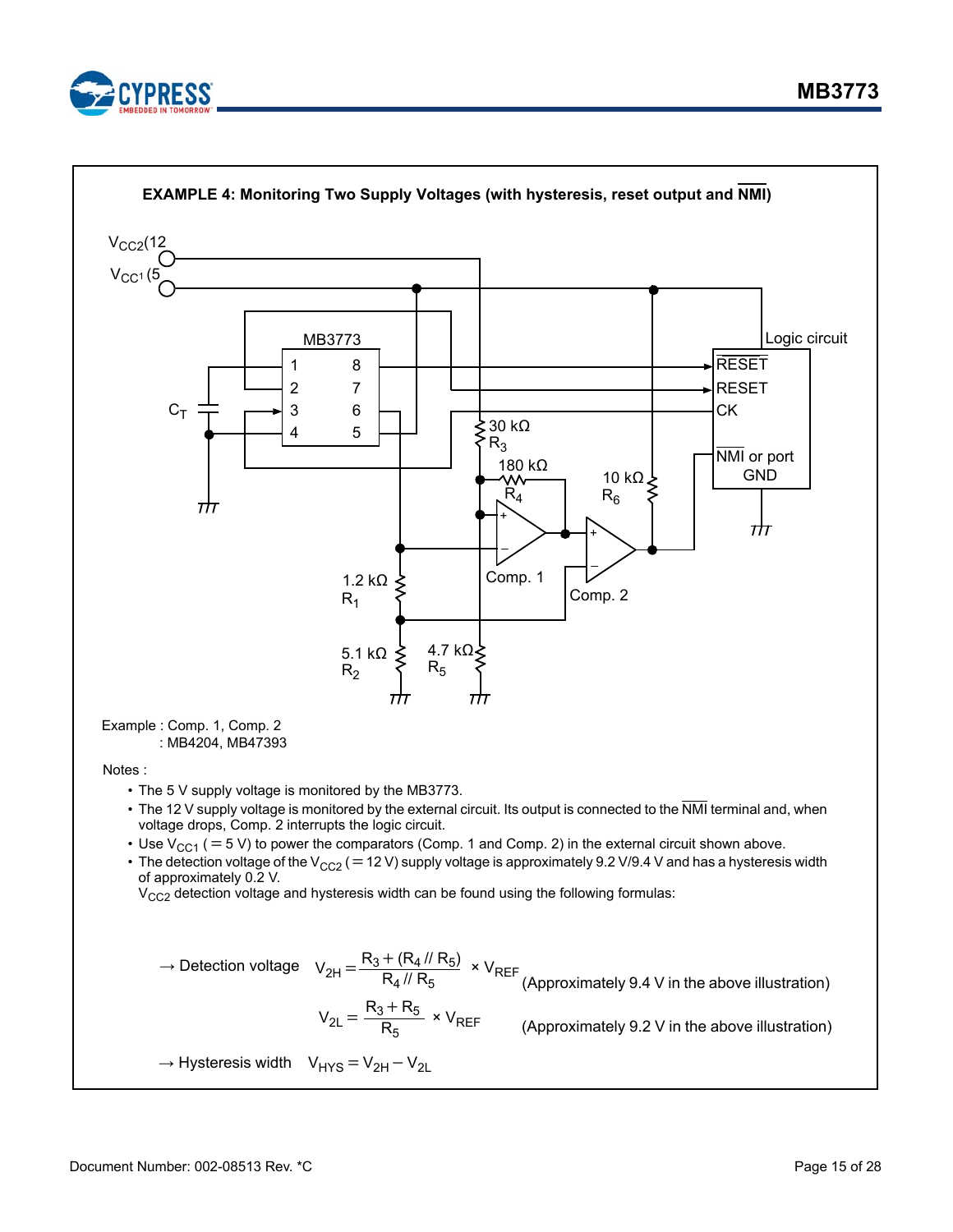

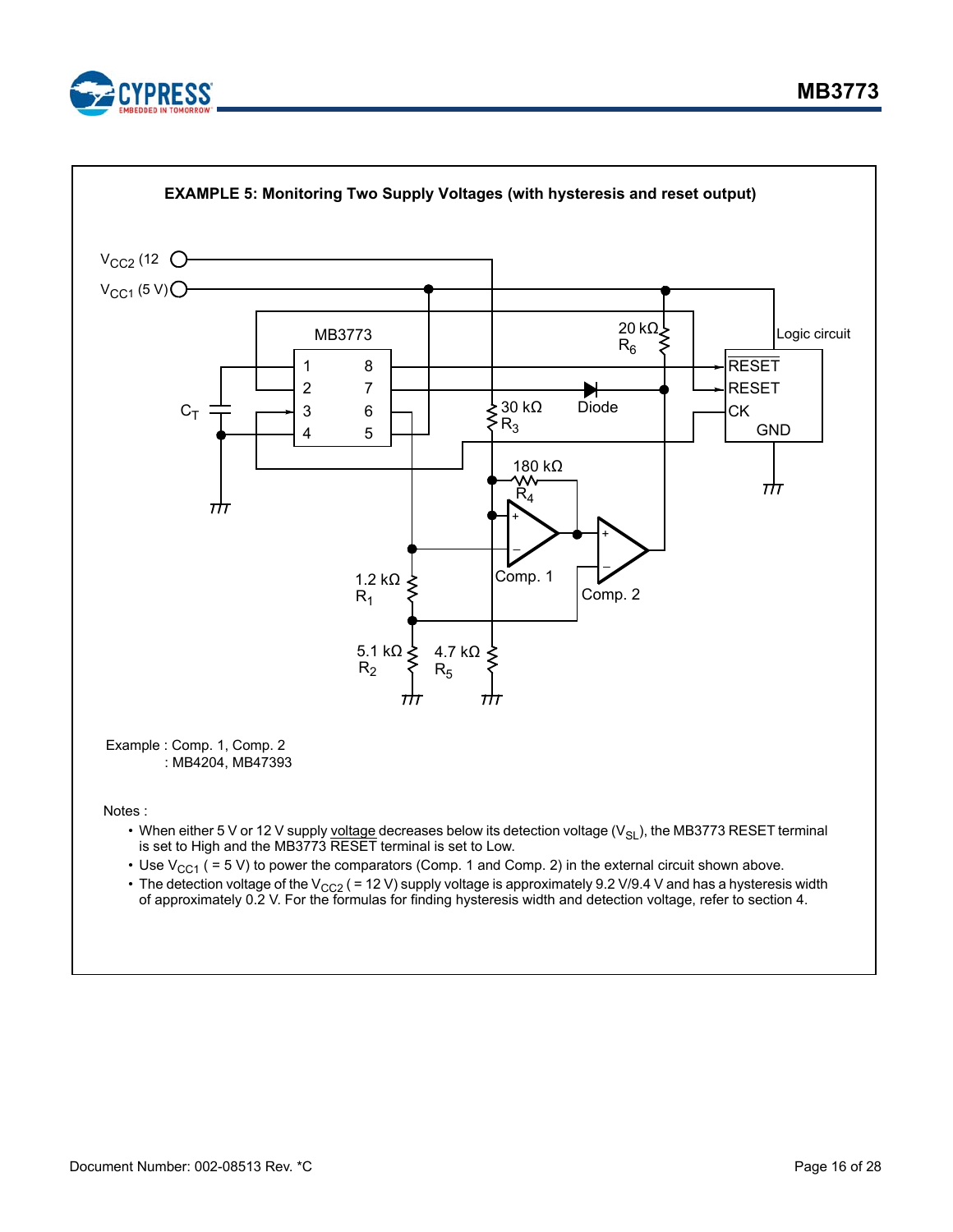

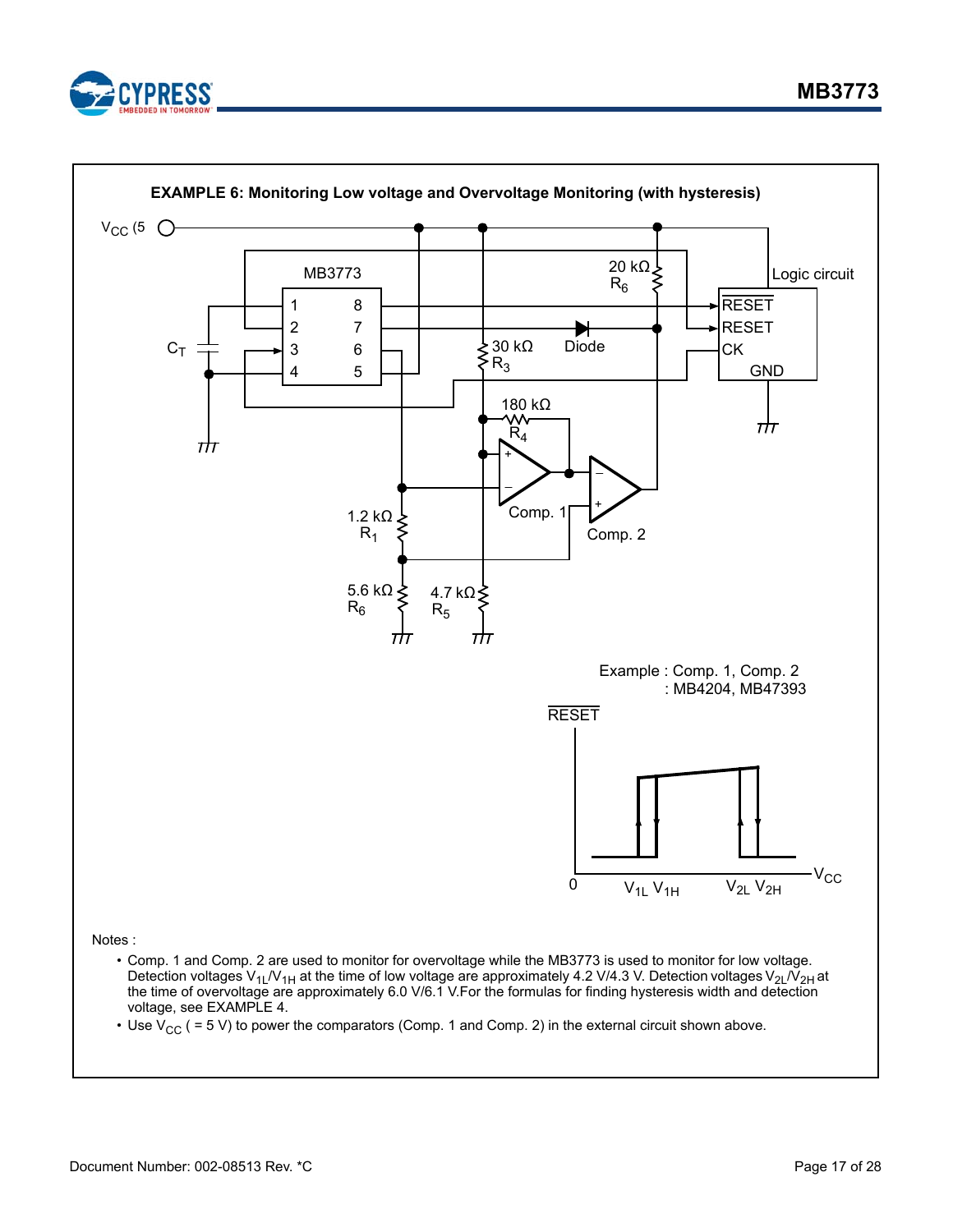



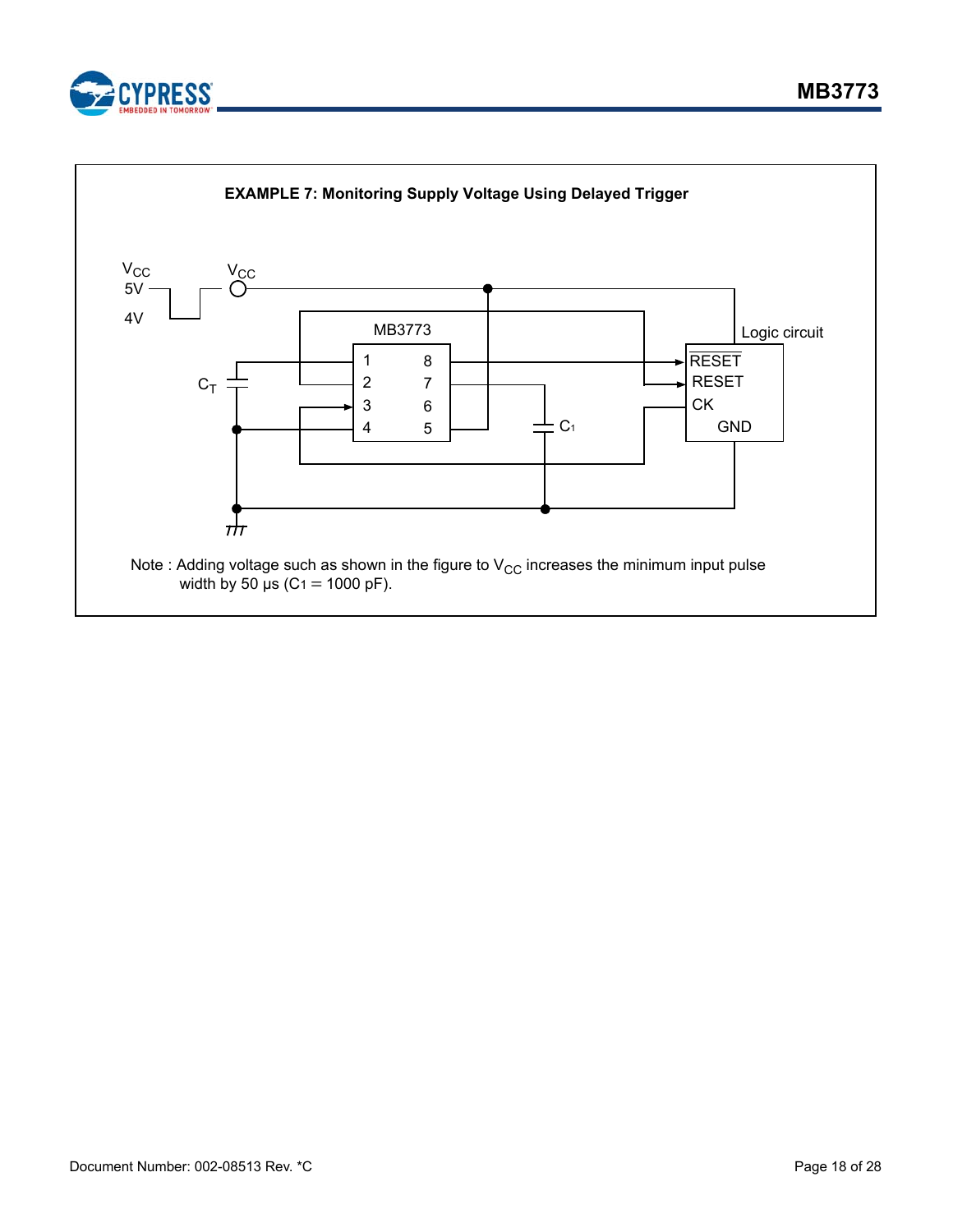

#### **EXAMPLE 8: Stopping Watch-dog Timer (Monitoring only supply voltage)**

These are example application circuits in which the MB3773 monitors supply voltage alone without resetting the microprocessor even if the latter, used in standby mode, stops sending the clock pulse to the MB3773.

• The watch-dog timer is inhibited by clamping the  $C_T$  terminal voltage to  $V_{RFF}$ .

The supply voltage is constantly monitored even while the watch-dog timer is inhibited.

For this reason, a reset signal is output at the occurrence of either instantaneous disruption or a sudden drop to low voltage. Note that in application examples (a) and (b), the hold signal is inactive when the watch-dog timer is inhibited at the time of resetting.

If the hold signal is active when tie microprocessor is reset, the solution is to add a gate, as in examples (c) and (d).

#### (a) Using NPN transistor

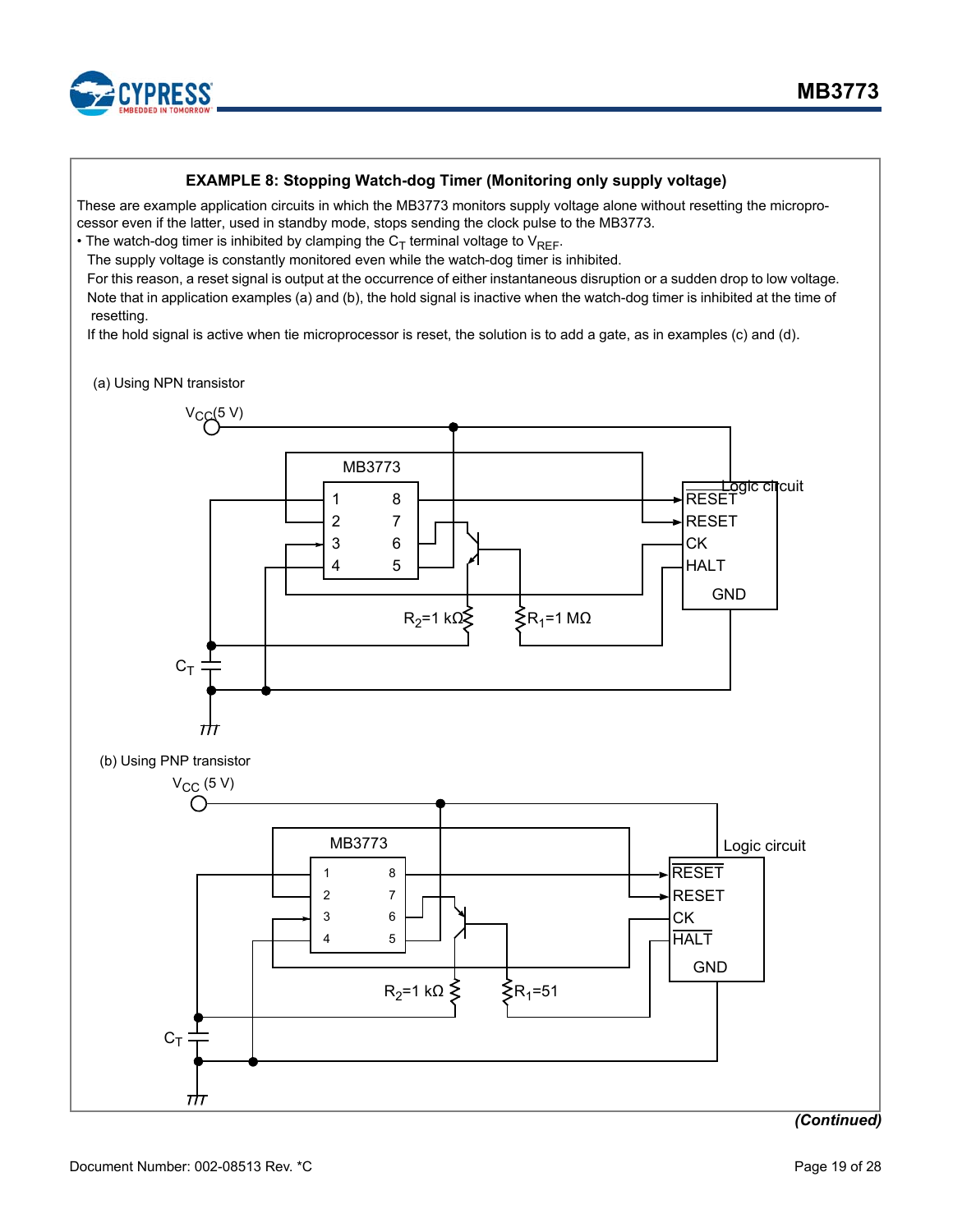

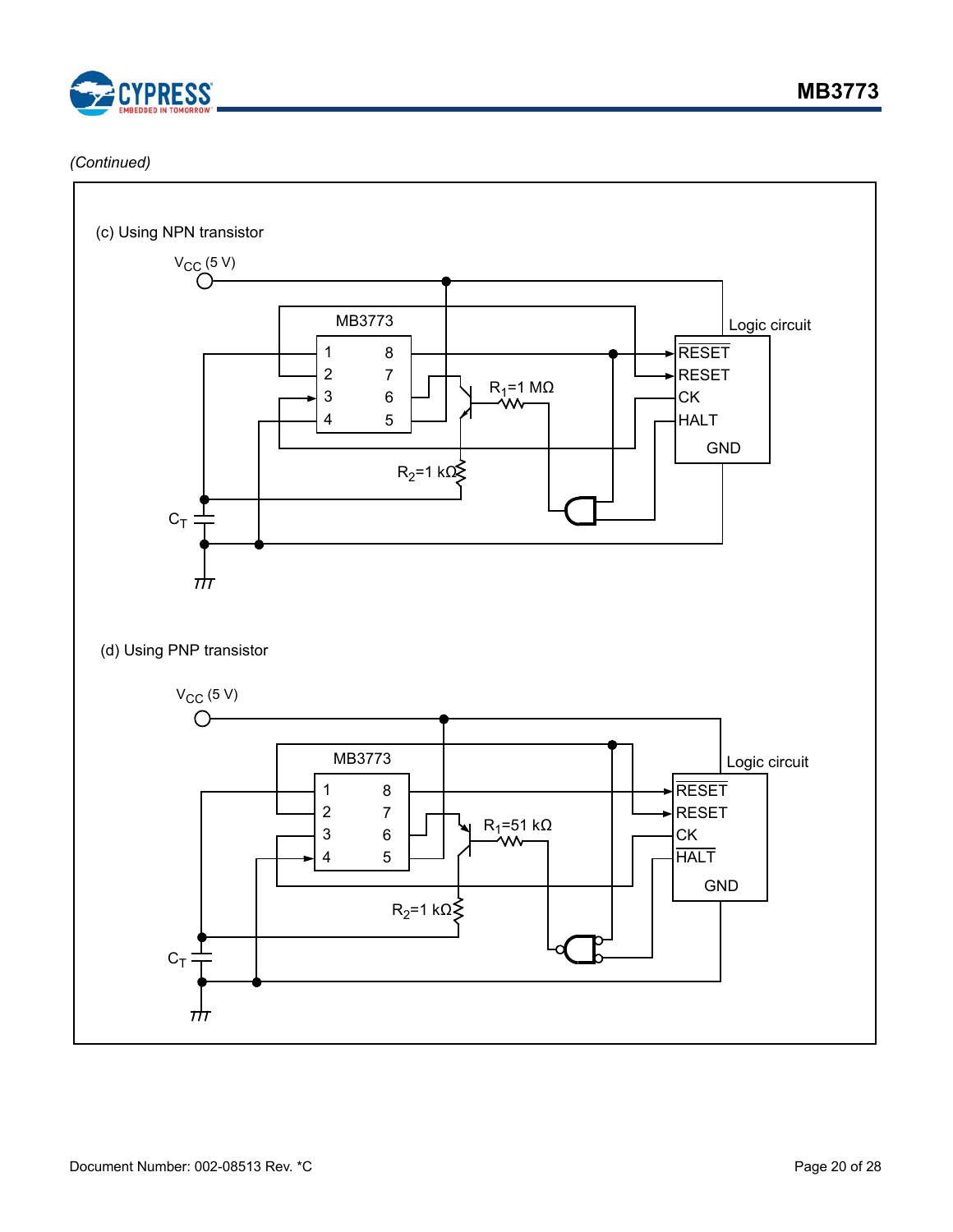

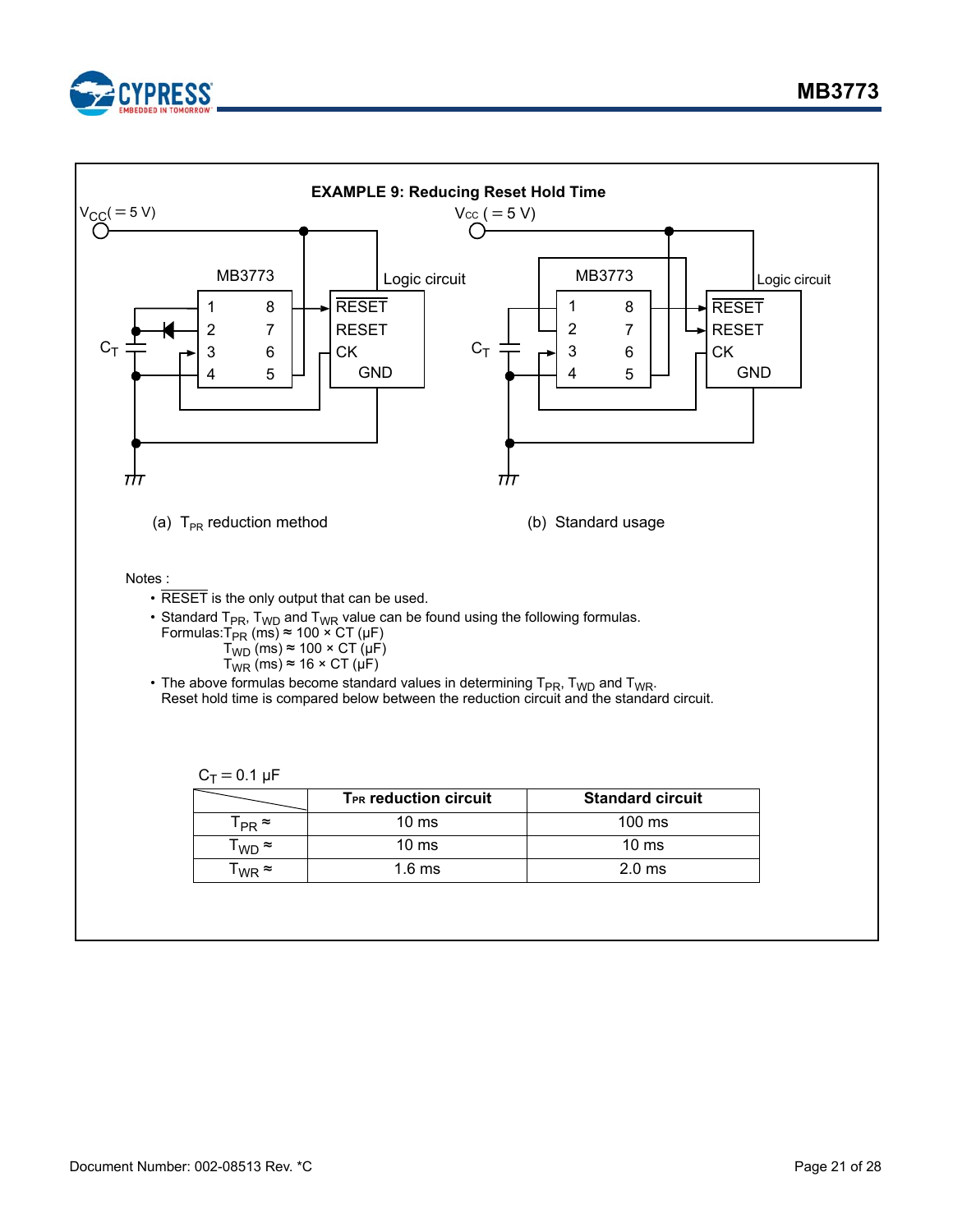

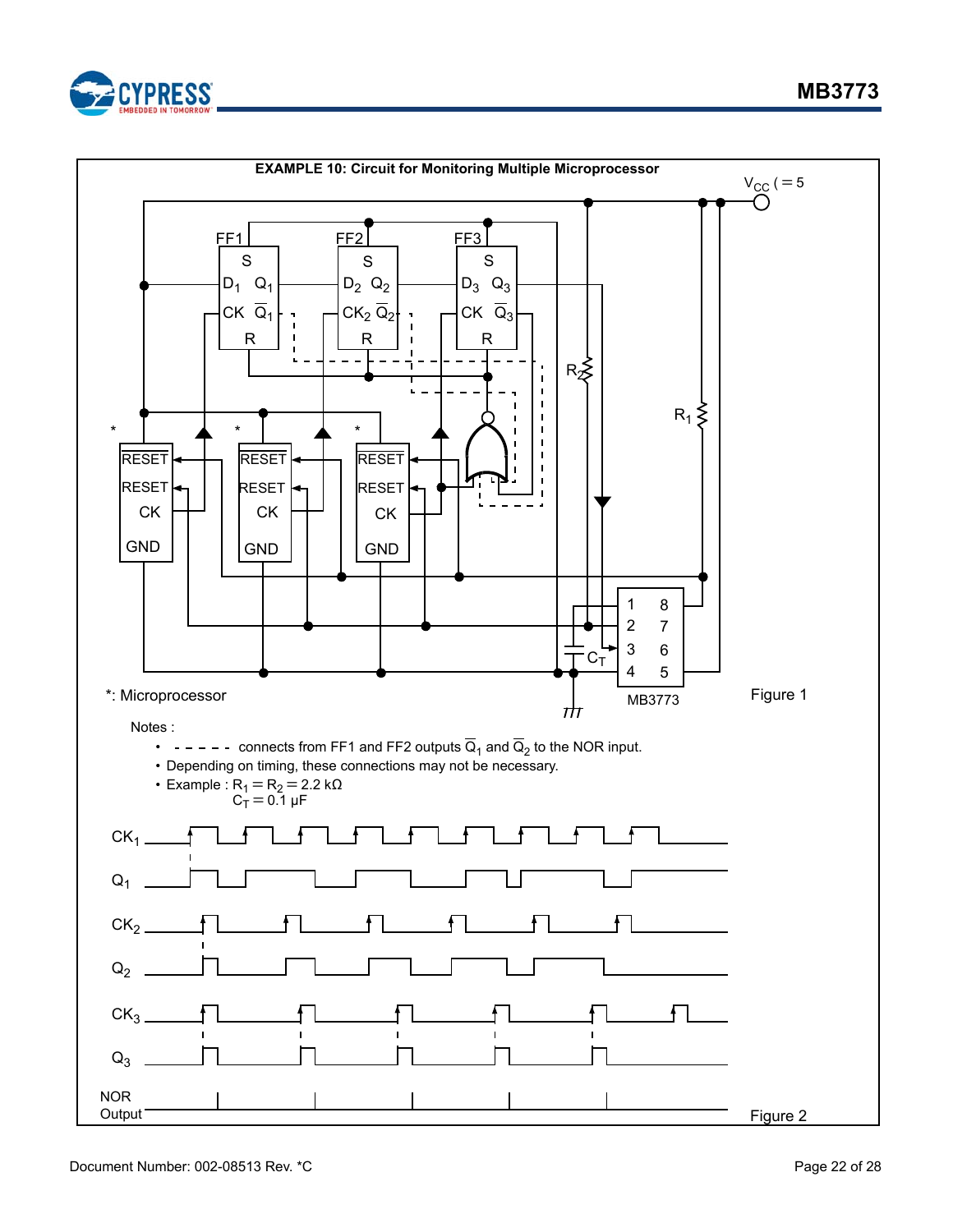

#### **Description of Application Circuits**

Using one MB3773, this application circuit monitors multiple microprocessor in one system. Signals from each microprocessor are sent to FF1, FF2 and FF3 clock inputs. Figure 2 shows these timings. Each flip-flop operates using signals sent from microprocessor as its clock pulse. When even one signal stops, the relevant receiving flip-flop stops operating. As a result, cyclical pulses are not generated at output  ${\sf Q}_3$ . Since the clock pulse stops arriving at the CK terminal of the MB3773, the MB3773 generates a reset signal. Note that output Q<sub>3</sub> frequency f will be in the following range, where the clock frequencies of CK<sub>1</sub>, CK<sub>2</sub> and CK<sub>3</sub> are f<sub>1</sub>, f<sub>2</sub> and f<sub>3</sub> respectively.

$$
\implies \frac{1}{f_0} \leq \frac{1}{f} \leq \frac{1}{f_1} + \frac{1}{f_2} + \frac{1}{f_3}
$$

where fo is the lowest frequency among  $f_1$ ,  $f_2$  and  $f_3$ .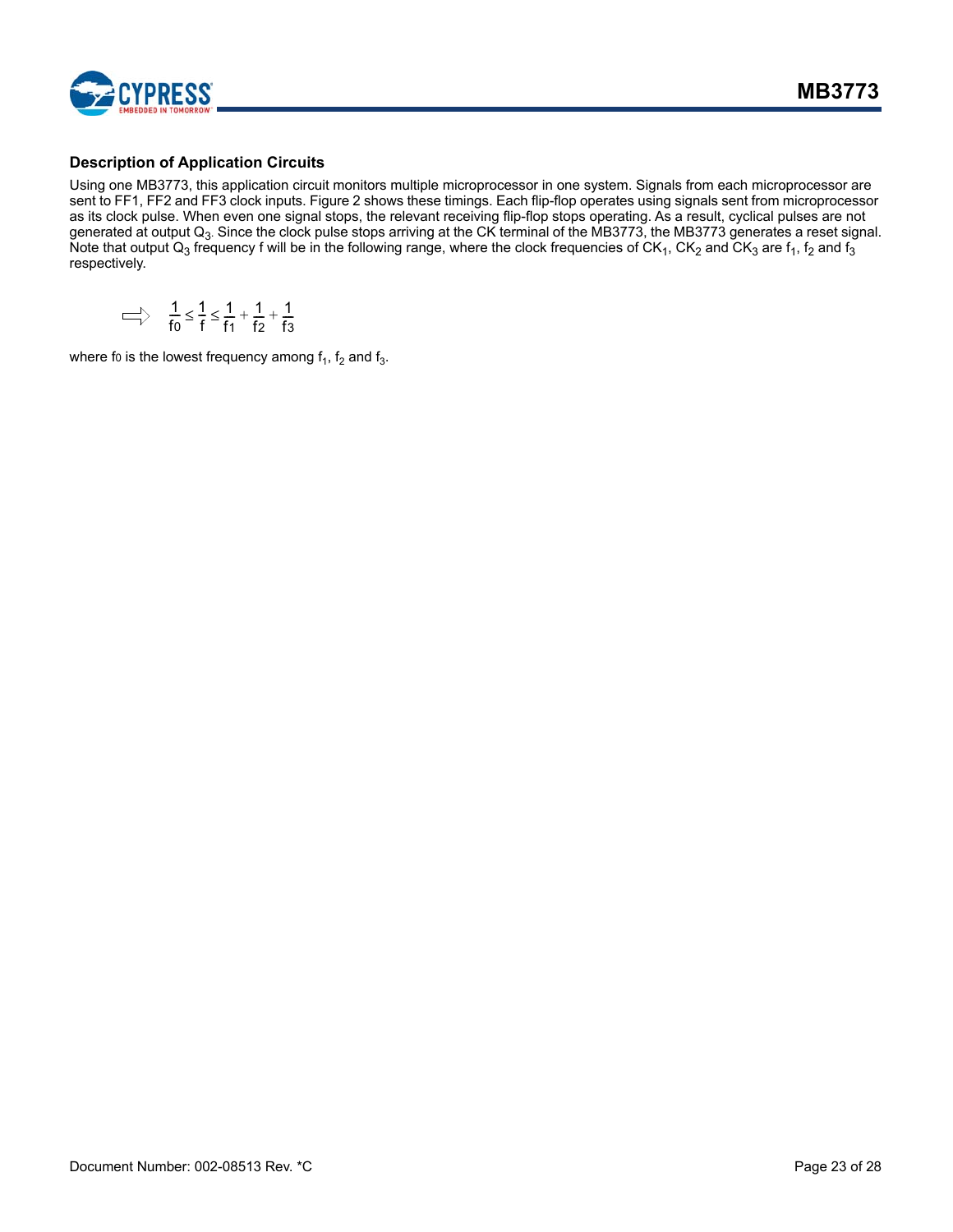

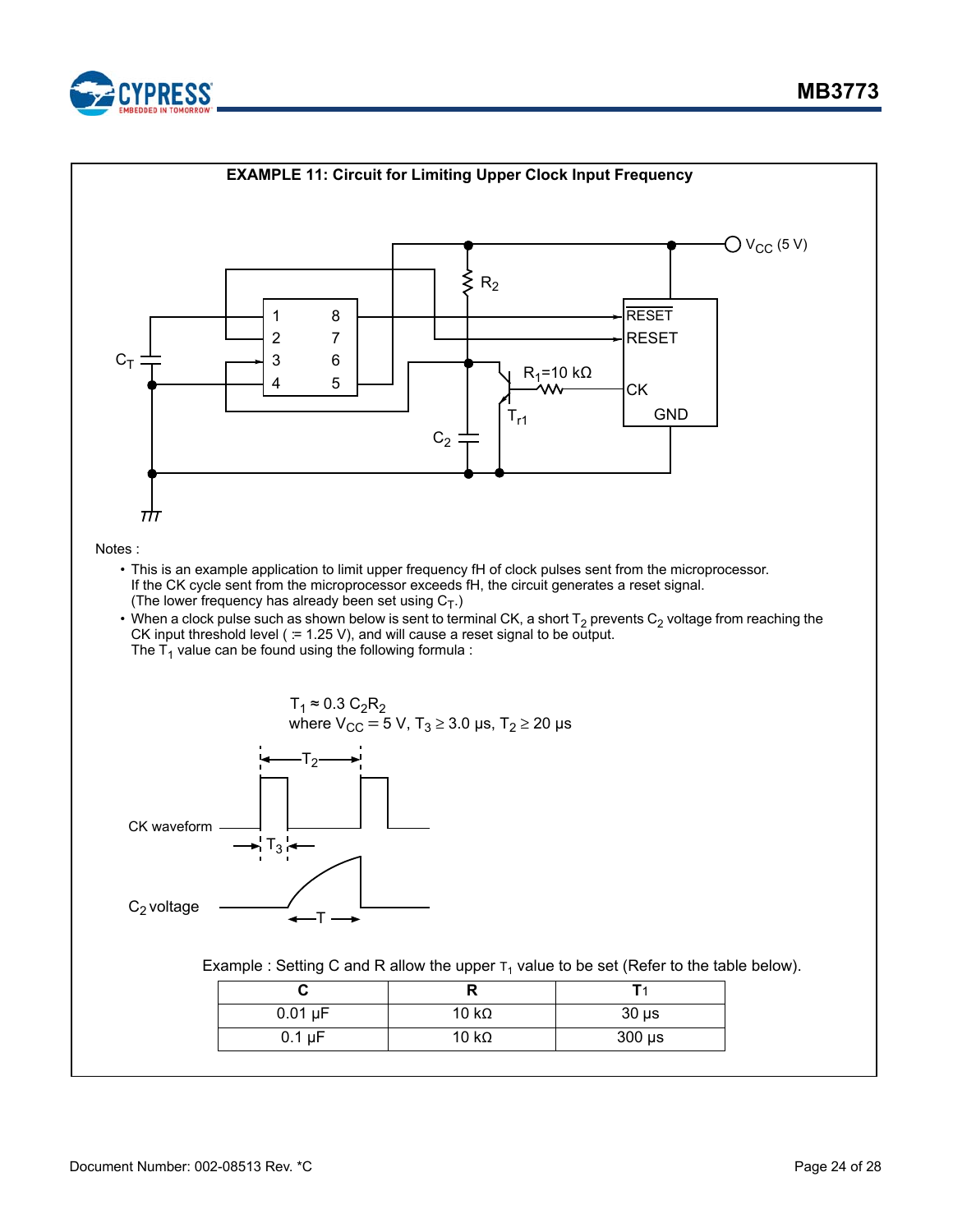

### <span id="page-24-0"></span>**10. Notes on Use**

- Take account of common impedance when designing the earth line on a printed wiring board.
- Take measures against static electricity.
	- ❐ For semiconductors, use antistatic or conductive containers.
	- ❐ When storing or carrying a printed circuit board after chip mounting, put it in a conductive bag or container.
	- ❐ The work table, tools and measuring instruments must be grounded.
	- ❐ The worker must put on a grounding device containing 250 kΩ to 1 MΩ resistors in series.
- Do not apply a negative voltage

❐ Applying a negative voltage of −0.3 V or less to an LSI may generate a parasitic transistor, resulting in malfunction.

### <span id="page-24-1"></span>**11. Ordering Information**

| <b>Part number</b> | Package                       | Remarks                                 |
|--------------------|-------------------------------|-----------------------------------------|
| l MB3773PF-⊔⊔⊔E1   | 8-pin plastic SOP<br>(SOE008) | $\qquad \qquad \  \  \, -\qquad \qquad$ |

## <span id="page-24-2"></span>**12. RoHS Compliance Information of Lead (Pb) Free version**

The LSI products of Cypress with "E1" are compliant with RoHS Directive , and has observed the standard of lead, cadmium, mercury, Hexavalent chromium, polybrominated biphenyls (PBB) , and polybrominated diphenyl ethers (PBDE) .

The product that conforms to this standard is added "E1" at the end of the part number.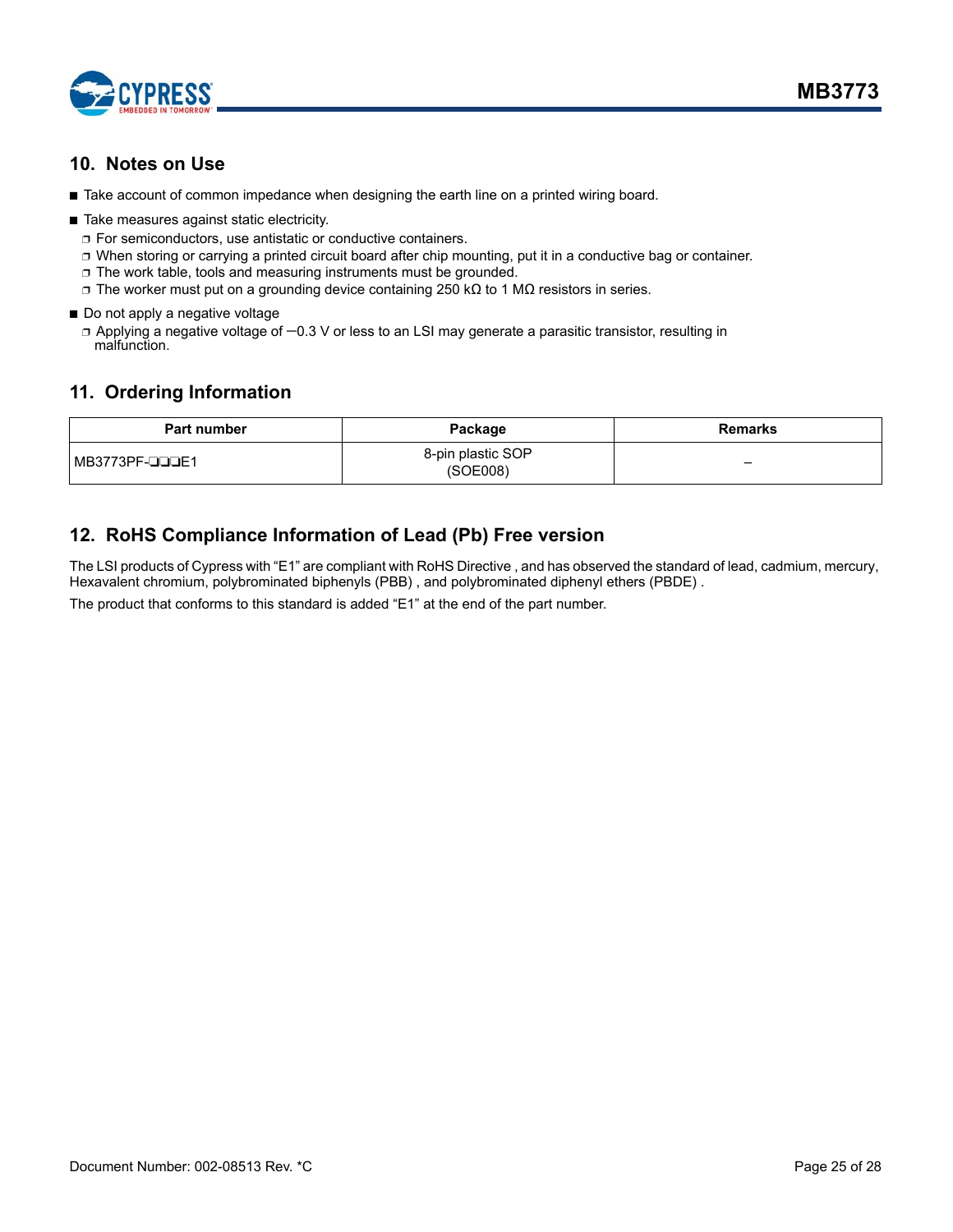

### <span id="page-25-0"></span>**13. Package Dimension**



| <b>SYMBOL</b>  | <b>DIMENSION</b>     |      |      |  |  |
|----------------|----------------------|------|------|--|--|
|                | MIN.                 | NOM. | MAX. |  |  |
| A              |                      |      | 2.25 |  |  |
| A1             | 0.05                 |      | 0.20 |  |  |
| D              | 6.35 BSC             |      |      |  |  |
| Ε              | 7.80 BSC             |      |      |  |  |
| E1             | 5.30 BSC             |      |      |  |  |
| A              | 0°<br>$8^{\circ}$    |      |      |  |  |
| C              | 0.13                 |      | 0.20 |  |  |
| b              | 0.39<br>0.47<br>0.55 |      |      |  |  |
| L              | 0.75<br>0.45<br>0.60 |      |      |  |  |
| $L_{1}$        | 1.25 REF             |      |      |  |  |
| L <sub>2</sub> | $0.25$ BSC           |      |      |  |  |
| e              | 1.27 BSC             |      |      |  |  |

#### **NOTES**

1. ALL DIMENSIONS ARE IN MILLIMETER.

- 2. DIMENSIONING AND TOLERANCING PER ASME Y14.5M-1994.
- $\frac{\Lambda}{\Lambda}$  DIMENSIONING D INCLUDE MOLD FLASH, DIMENSIONING E1 DOES NOT INCLUDE INTERLEAD FLASH OR PROTRUSION. INTERLEAD FLASH OR PROTRUSIONS SHALL NOT EXCEED 0.025 mm PER SIDE. D and E1 DIMENSION ARE DETERMINED AT DATUM H.
- $\mathcal{A}_\Lambda$ THE PACKAGE TOP MAY BE SMALLER THAN THE PACKAGE BOTTOM. DIMENSIONING D and E1 ARE DETERMINED AT THE OUTERMOST EXTREMES OF THE PLASTIC BODY EXCLUSIVE OF MOLD FLASH, THE BAR BURRS, GATE BURRS AND INTERLEAD FLASH, BUT INCLUDING ANY MISMATCH BETWEEN THE TOP AND BOTTOM OF THE PLASTIC BODY.

 $\sqrt{6}$  DATUMS A & B TO BE DETERMINED AT DATUM H.

- 6. "N" IS THE MAXIMUM NUMBER OF TERMINAL POSITIONS FOR THE SPECIFIED PACKAGE LENGTH.
- $\triangle$  THE DIMENSION APPLY TO THE FLAT SECTION OF THE LEAD BETWEEN 0.10 mm TO 0.25mm FROM THE LEAD TIP.
- $\sqrt{\frac{2}{N}}$  DIMENSION "b" DOES NOT INCLUDE THE DAMBAR PROTRUSION. ALLOWABLE DAMBAR PROTRUSION SHALL BE 0.10mm TOTAL IN EXCESS OF THE "b" DIMENSION AT MAXIMUM MATERIAL CONDITION. THE DAMBAR MAY NOT BE LOCATED ON THE LOWER RADIUS OF THE FOOT.
- $\hat{\mathcal{D}}$  this chamfer feature is optional. Lf it is not present, then a PIN 1 IDENTIFIER MUST BE LOCATED WITHIN THE INDEX AREA INDICATED

 $\overline{\text{/}}\text{/d}$  "A1" IS DEFINED AS THE VERTICAL DISTANCE FROM THE SEATING PLANE TO THE LOWEST POINT ON THE PACKAGE BODY EXCLUDING THE LID AND OR THERMAL ENHANCEMENT ON CAVITY DOWN PACKAGE CONFIGURATIONS.

11. JEDEC SPECIFICATION NO. REF : N/A

002-15857 Rev. \*\*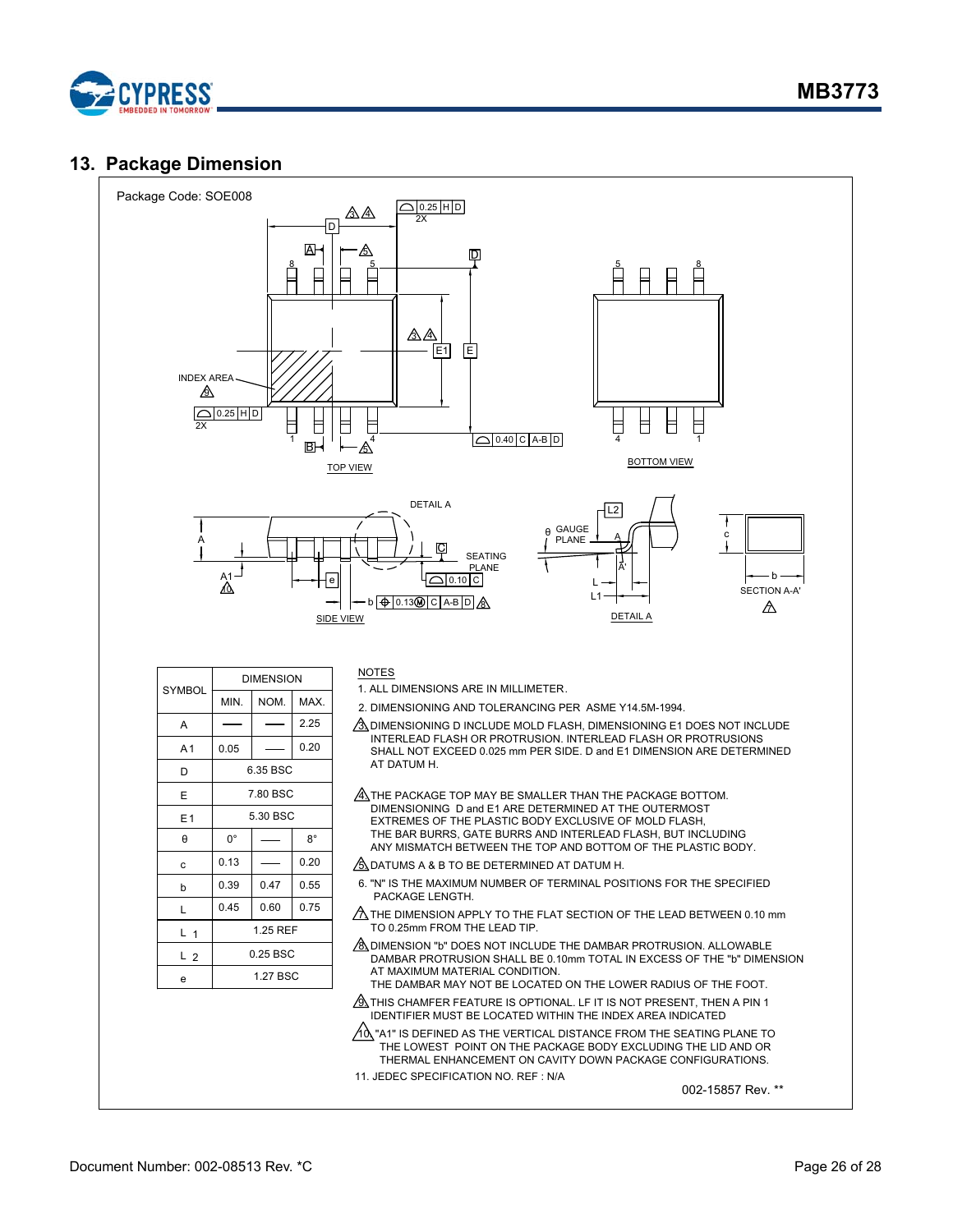

## <span id="page-26-0"></span>**Document History**

#### **Spansion Publication Number: DS04-27401-8Ea**

#### **Document Title: MB3773 Power Supply Monitor with Watch-Dog Timer**

**Document Number: 002-08513**

| <b>Revision</b>  | <b>ECN</b> | Orig. of<br>Change | <b>Submission</b><br>Date | <b>Description of Change</b>                                                                                                                                                                                                                                                                                                                                                                                                                                                                                                                                    |
|------------------|------------|--------------------|---------------------------|-----------------------------------------------------------------------------------------------------------------------------------------------------------------------------------------------------------------------------------------------------------------------------------------------------------------------------------------------------------------------------------------------------------------------------------------------------------------------------------------------------------------------------------------------------------------|
| $***$            |            | <b>TAOA</b>        | 05/11/2006                | Migrated to Cypress and assigned document number 002-08513.<br>No change to document contents or format.                                                                                                                                                                                                                                                                                                                                                                                                                                                        |
| $^{\star}$ A     | 5199075    | <b>TAOA</b>        | 04/04/2016                | Updated to Cypress format.                                                                                                                                                                                                                                                                                                                                                                                                                                                                                                                                      |
| $*_{\mathsf{B}}$ | 5592858    | <b>HIXT</b>        | 01/23/2017                | Updated Pin Assignment: Change the package name from FPT-8P-M01 to SOE008<br>Updated Ordering Information: Change the package name from FPT-8P-M01 to SOE008<br>Updated Package Dimension: Updated to Cypress format<br>Deleted "Marking Format (Lead Free version)"<br>Deleted "Labeling Sample (Lead free version)"<br>Deleted "MB3773PF-QQDE1 Recommended Conditions of Moisture Sensitivity Level"<br>Deleted the part number, "MB3773PF-QQ", from Ordering Information<br>Deleted the words in the Remarks, "Lead Free version", from Ordering Information |
| *C               | 5788613    | <b>MASG</b>        | 06/28/2017                | Adapted Cypress new logo.                                                                                                                                                                                                                                                                                                                                                                                                                                                                                                                                       |